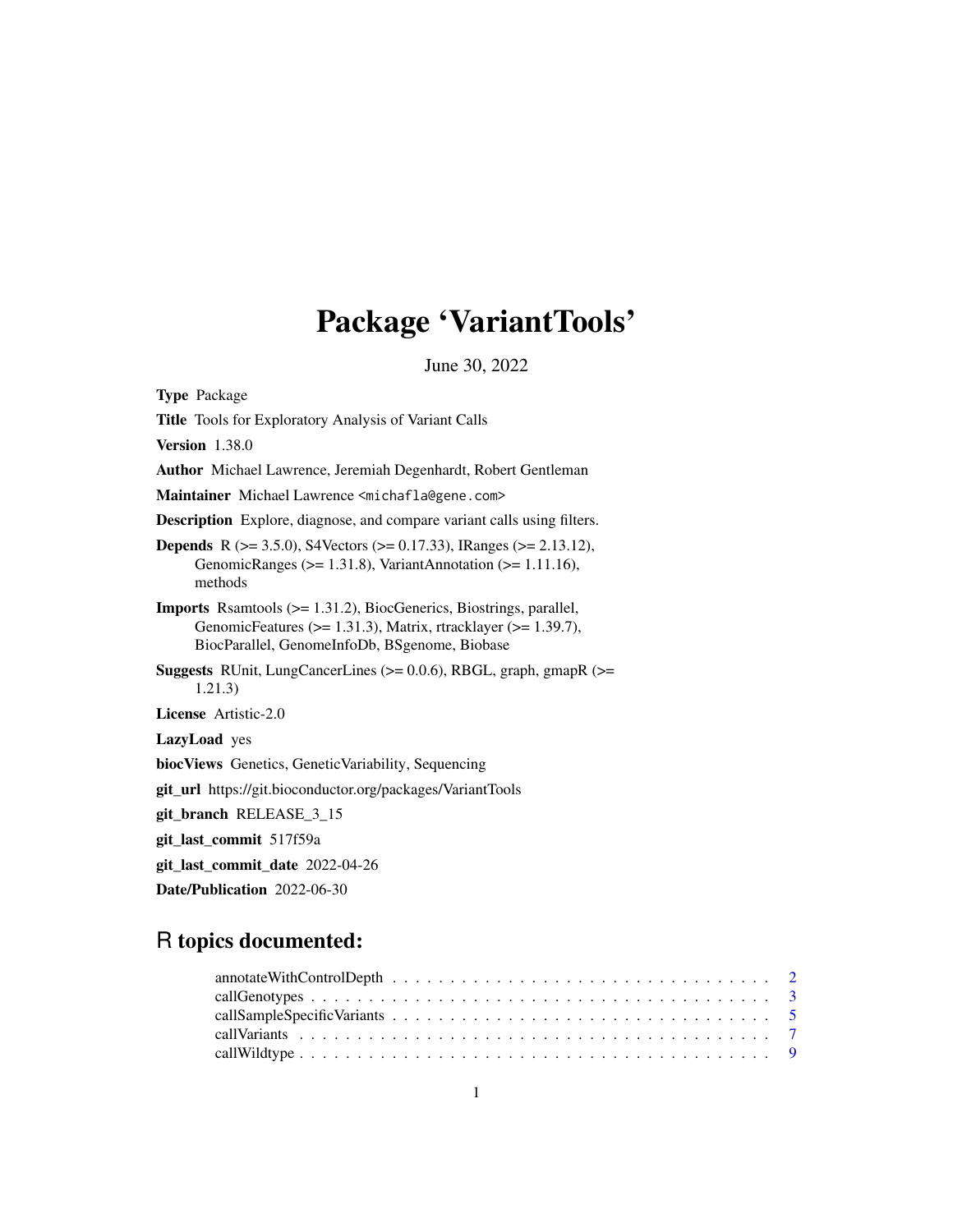<span id="page-1-0"></span>

| Index |  |
|-------|--|
|       |  |
|       |  |
|       |  |
|       |  |
|       |  |
|       |  |
|       |  |
|       |  |
|       |  |
|       |  |

```
annotateWithControlDepth
```
*Annotate Case with Control Depth*

# Description

Matches the case variants to the (typically unfiltered) control variants and returns case, with the additional metadata columns control.alt.depth and control.total.depth, corresponding to altDepth(control) and totalDepth(control), respectively.

### Usage

annotateWithControlDepth(case, control, control.cov)

#### Arguments

| case        | The variants of interest, as a VRanges.                   |
|-------------|-----------------------------------------------------------|
| control     | The control variants, typically unfiltered, as a VRanges. |
| control.cov | The control coverage, as an R1eList.                      |

# Details

If a case variant is not found in control, a count of  $\theta$  is assigned to control.alt.depth, under the assumption that the control object is not filtered, i.e., it contains the raw tallies.

#### Value

case, plus two new metadata columns, control.alt.depth and control.total.depth

# Author(s)

Michael Lawrence

# See Also

[callSampleSpecificVariants](#page-4-1), which uses this function.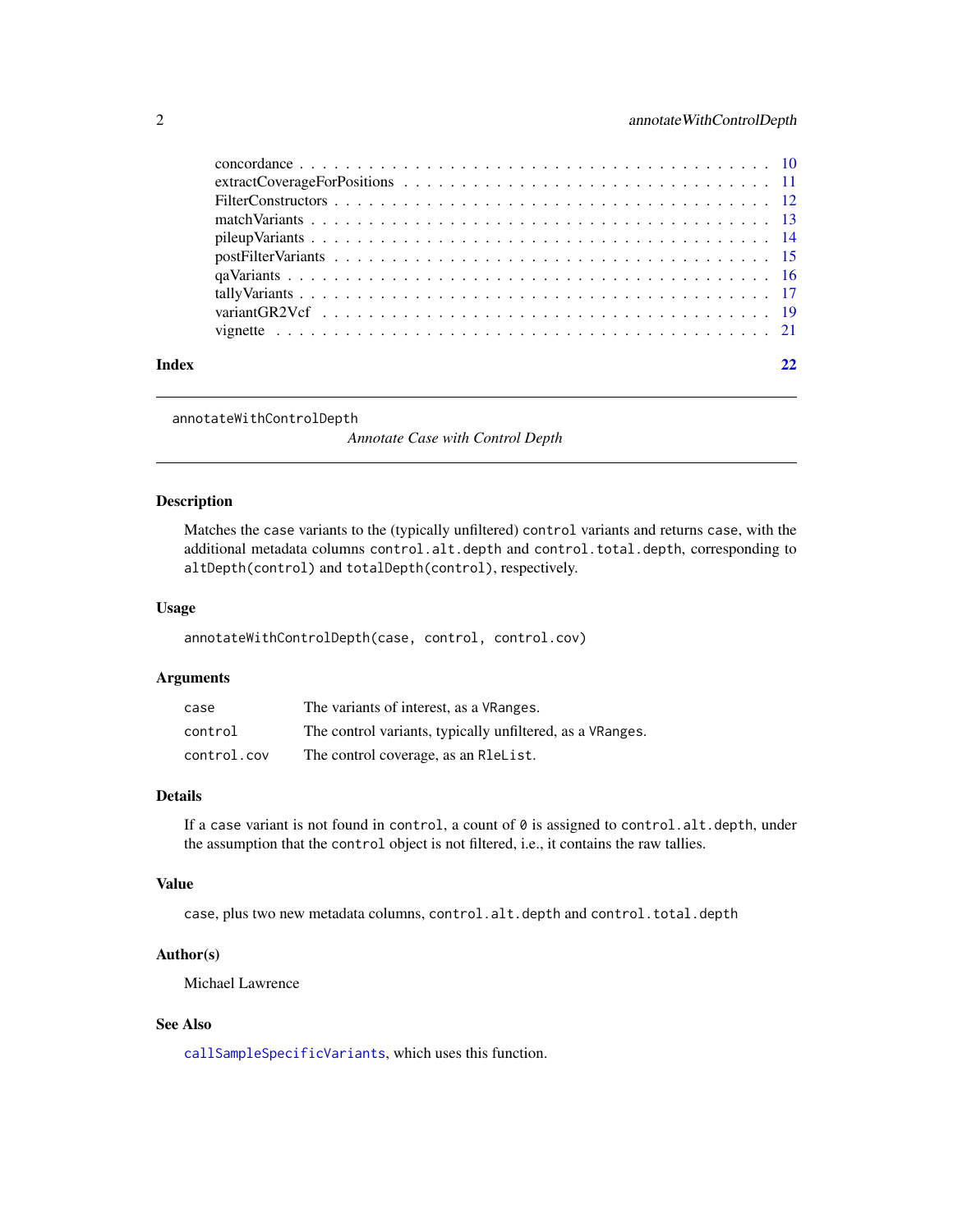# <span id="page-2-0"></span>callGenotypes 3

# Examples

```
bams <- LungCancerLines::LungCancerBamFiles()
data(vignette)
case <- callVariants(tallies_H1993)
control <- tallies_H2073
control.cov <- coverage(bams$H2073)
annotateWithControlDepth(case, control, control.cov)
```
callGenotypes *Call Genotypes*

#### <span id="page-2-1"></span>Description

Calls genotypes from a set of tallies (such as a VRanges or VCF file) and the coverage (currently as a BigWigFile). We call the genotype with the highest likelihood, where the likelihood is based on a binomial model of the variant frequency.

#### Usage

```
## S4 method for signature 'VRanges'
callGenotypes(variants, cov,
  param = CallGenotypesParam(variants),
  BPPARAM = defaultBPPARAM())
## S4 method for signature 'TabixFile'
callGenotypes(variants, cov,
  param = CallGenotypesParam(variants),
  BPPARAM = defaultBPPARAM())
CallGenotypesParam(genome,
                   gq.breaks = c(0, 5, 20, 60, Inf),
                   p.error = 0.05,
                   which = tileGenome(seqinfo(genome), ntile=ntile),
                   ntile = 100L)
```

| variants  | Either VRanges as returned by tallyVariants, or a TabixFile object pointing<br>to a VCF file. Typically, these tallies are <i>not</i> filtered by e.g. callVariants,<br>because it would seem more appropriate to filter on the genotype quality. |
|-----------|---------------------------------------------------------------------------------------------------------------------------------------------------------------------------------------------------------------------------------------------------|
| COV       | The coverage, as an Relative or a Bigwigfile.                                                                                                                                                                                                     |
| param     | Parameters controlling the genotyping, constructed by CallGenotypesParam.<br>The default value uses the genome from variants.                                                                                                                     |
| genome    | An object with a getSeq method representing the genomic sequence used during<br>tallying.                                                                                                                                                         |
| gq.breaks | A numeric vector representing an increasing sequence of genotype quality breaks<br>to segment the wildtype runs.                                                                                                                                  |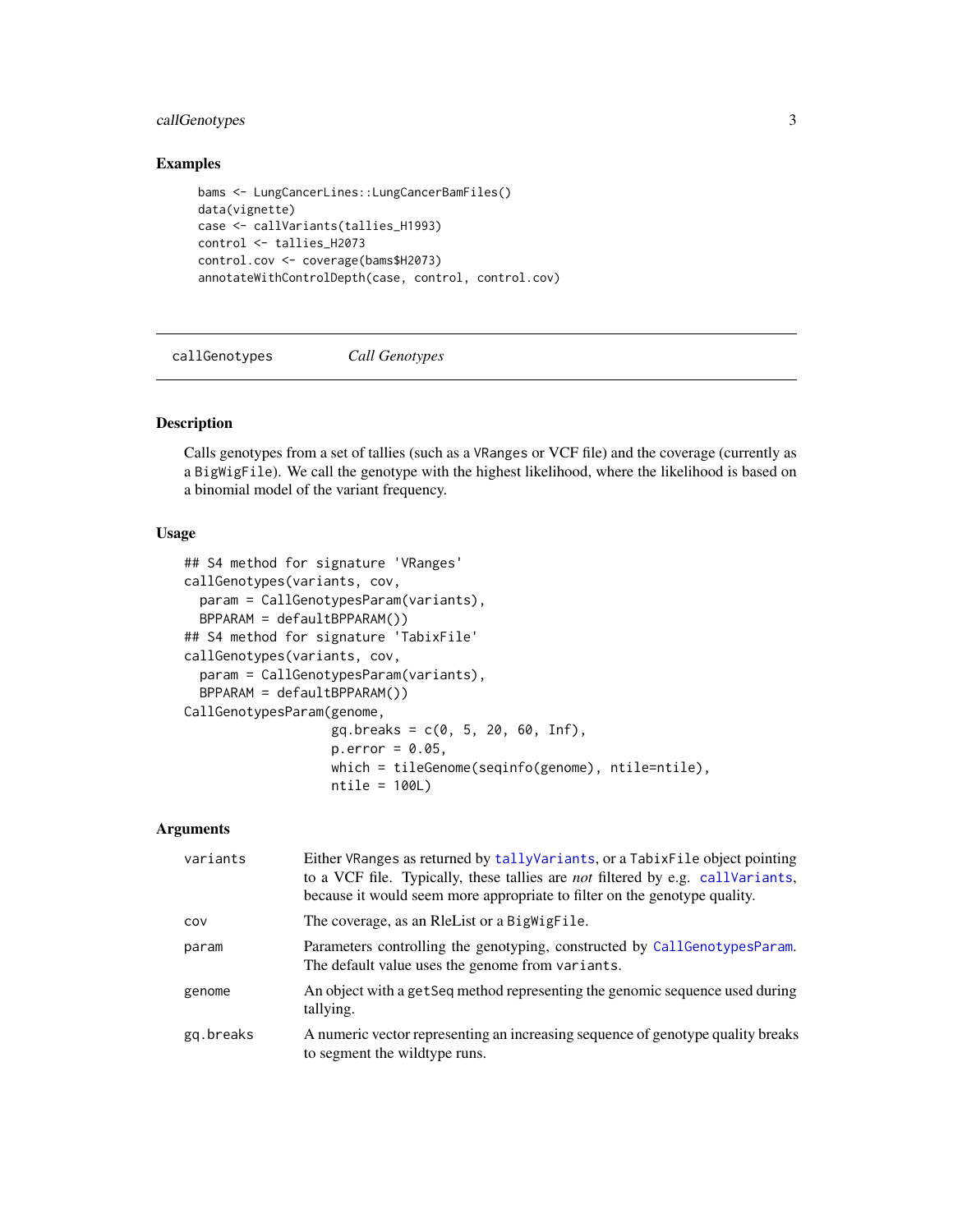| p.error | The binomial probability for an error. This is used to calculate the expected<br>frequency of hom-ref and hom-alt variants.                       |
|---------|---------------------------------------------------------------------------------------------------------------------------------------------------|
| which   | A GenomicRangesList indicating the genomic regions in which to compute the<br>genotypes. The default is to partition the genome into ntile tiles. |
| ntile   | When which is missing, this indicates the number of tiles to generate from the<br>genome.                                                         |
| BPPARAM | A BiocParallelParam object communicating the parallelization strategy. One<br>job is created per tile.                                            |

# Details

In general, the behavior is very similar to that of the GATK UnifiedGenotyper (see references). For every position in the tallies, we compute a binomial likelihood for each of wildtype (0/0), het (0/1) and hom-alt  $(1/1)$ , assuming the alt allele frequency to be p.error,  $0.5$  and  $1 - p$ .error, respectively. The genotype with the maximum likelihood is chosen as the genotype, and the genotype quality is computed by taking the fraction of the maximum likelihood over the sum of the three likelihoods.

We assume that any position not present in the input tallies is wildtype  $(0/0)$  and compute the quality for every such position, using the provided coverage data. For scalability reasons, we segment runs of these positions according to user-specified breaks on the genotype quality. The segments become special records in the returned VRanges, where the range represents the segment, the ref is the first reference base, alt is <NON\_REF> and the totalDepth is the mean of the coverage.

The genotype information is recorded as metadata columns named according to gVCF conventions:

- GT The genotype call string: 0/0, 0/1, 1/1.
- GQ The numeric genotype quality, phred scaled. For wildtype runs, this is minimum over the run.
- PL A 3 column matrix with the likelihood for each genotype, phred scaled. We take the minimum over wildtype runs.
- MIN\_DP The minimum coverage over a wildtype run; NA for single positions.

#### Value

For callGenotypes, a VRanges annotated with the genotype call information, as described in the details.

#### Author(s)

Michael Lawrence

#### References

The Genome Analysis Toolkit: a MapReduce framework for analyzing next-generation DNA sequencing data McKenna A, Hanna M, Banks E, Sivachenko A, Cibulskis K, Kernytsky A, Garimella K, Altshuler D, Gabriel S, Daly M, DePristo MA, 2010 GENOME RESEARCH 20:1297-303.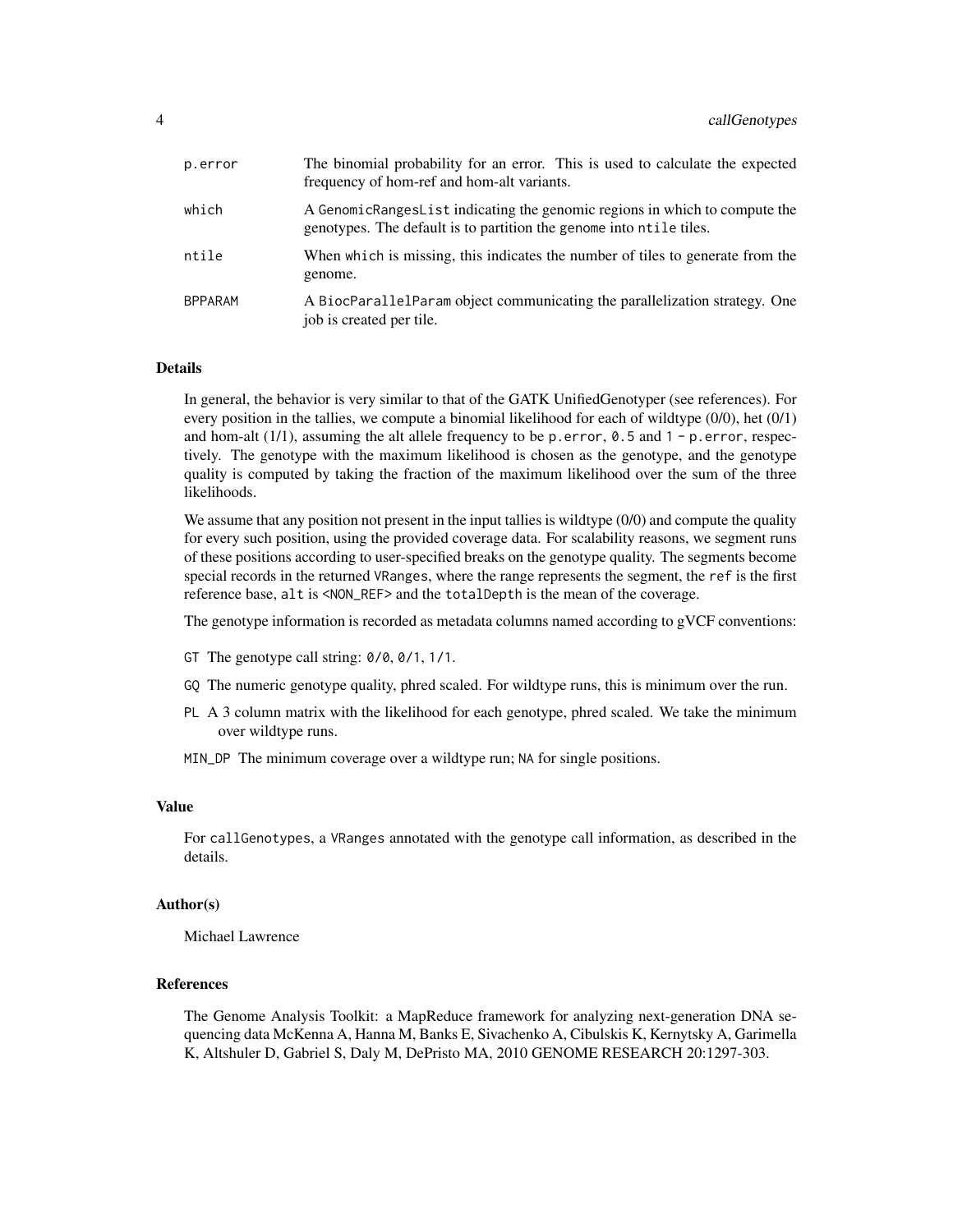#### <span id="page-4-0"></span>Examples

```
bams <- LungCancerLines::LungCancerBamFiles()
data(vignette)
tallies <- tallies_H1993
sampleNames(tallies) <- "H1993"
mcols(tallies) <- NULL
cov <- coverage(bams$H1993)
## simple usage
## (need gmapR to find the genome in the GMAP database, otherwise,
## provide sequence directly as shown later)
if (requireNamespace("gmapR", quietly=TRUE)) {
   genotypes <- callGenotypes(tallies, cov,
                               BPPARAM=BiocParallel::SerialParam())
}
## customize
params <- CallGenotypesParam(genome_p53, p.error = 1/1000)
genotypes <- callGenotypes(tallies, cov, params)
## write to gVCF
writeVcf(genotypes, tempfile("genotypes", fileext="vcf"), index=TRUE)
```
<span id="page-4-1"></span>callSampleSpecificVariants

*Call Sample-Specific Variants*

#### Description

Calls sample-specific variants by comparing case and control variants from paired samples, starting from the BAM files or unfiltered tallies. For example, these variants would be considered somatic mutations in a tumor vs. normal comparison.

#### Usage

```
SampleSpecificVariantFilters(control, control.cov, calling.filters,
                             power = 0.8, p.value = 0.01)## S4 method for signature 'BamFile,BamFile'
callSampleSpecificVariants(case, control,
  tally.param, calling.filters = VariantCallingFilters(), post.filters =
  FilterRules(), ...)
## S4 method for signature 'character, character'
callSampleSpecificVariants(case, control, ...)
## S4 method for signature 'VRanges, VRanges'
callSampleSpecificVariants(case,
 control, control.cov, ...)
```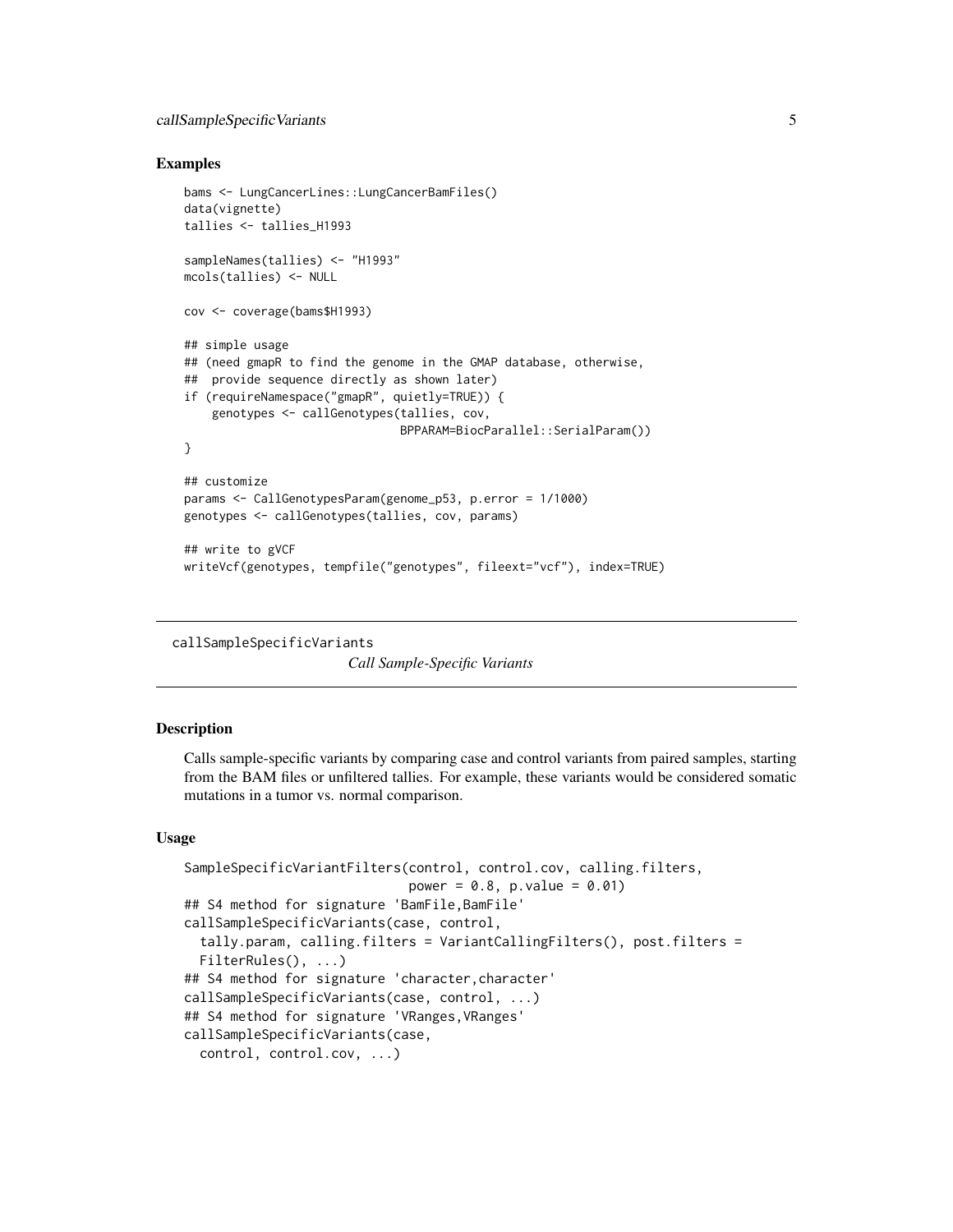```
## DEPRECATED
## S4 method for signature 'GenomicRanges, GenomicRanges'
callSampleSpecificVariants(case,
  control, control.cov,
  calling.filters = VariantCallingFilters(), post.filters =
  FilterRules(), ...)
```
#### Arguments

| case            | The BAM file for the case, or the called variants as output by call Variants.                                                                                                                                                                  |  |
|-----------------|------------------------------------------------------------------------------------------------------------------------------------------------------------------------------------------------------------------------------------------------|--|
| control         | The BAM file for the control, or the raw tallies as output by tally Variants.                                                                                                                                                                  |  |
| tally.param     | Parameters controlling the variant tallying step, as typically constructed by TallyVariantsParam.                                                                                                                                              |  |
| calling.filters |                                                                                                                                                                                                                                                |  |
|                 | Filters to use for the initial, single-sample calling against reference, typically<br>constructed by VariantCallingFilters.                                                                                                                    |  |
| post.filters    | Filters that are applied after the initial calling step. These consider the set of<br>variant calls as a whole and remove those with suspicious patterns. They are<br>only applied to the case sample; only QA filters are applied to control. |  |
|                 | For a BAM file, arguments to pass down to the Genomic Ranges method. For the<br>GenomicRanges method, arguments to pass down to SampleSpecificVariantFilters,<br>except for control.cov, control.called, control.raw and lr.filter.            |  |
| control.cov     | The coverage for the control sample.                                                                                                                                                                                                           |  |
| power           | The power cutoff, beneath which a variant will not be called case-specific, due<br>to lack of power in control.                                                                                                                                |  |
| p.value         | The binomial p-value cutoff for determining whether the control frequency is<br>sufficiently extreme (low) compared to the case frequency. A p-value below this<br>cutoff means that the variant will be called case-specific.                 |  |
|                 |                                                                                                                                                                                                                                                |  |

# **Details**

For each sample, the variants are tallied (when the input is BAM), QA filtered (case only), called and determined to be sample-specific. The callSampleSpecificVariants function is fairly high-level, but it still allows the user to override the parameters and filters for each stage of the process. See [TallyVariantsParam](#page-16-2), [VariantQAFilters](#page-15-1), [VariantCallingFilters](#page-6-2) and SampleSpecificVariantFilters.

It is safest to pass a BAM file, so that the computations are consistent for both samples. The GenomicRanges method is provided mostly for optimization purposes, since tallying the variants over the entire genome is time-consuming. For small gene-size regions, performance should not be a concern.

This is the algorithm that determines whether a variant is specific to the case sample:

- 1. Filter out all case calls that were also called in control. The callSampleSpecificVariants function does not apply the QA filters when calling variants in control. This prevents a variant from being called specific to case merely due to questionable data in the control.
- 2. For the remaining case calls, calculate whether there was sufficient power in control under the likelihood ratio test, for a variant present at the p.lower frequency. If that is below the power cutoff, discard it.

<span id="page-5-0"></span>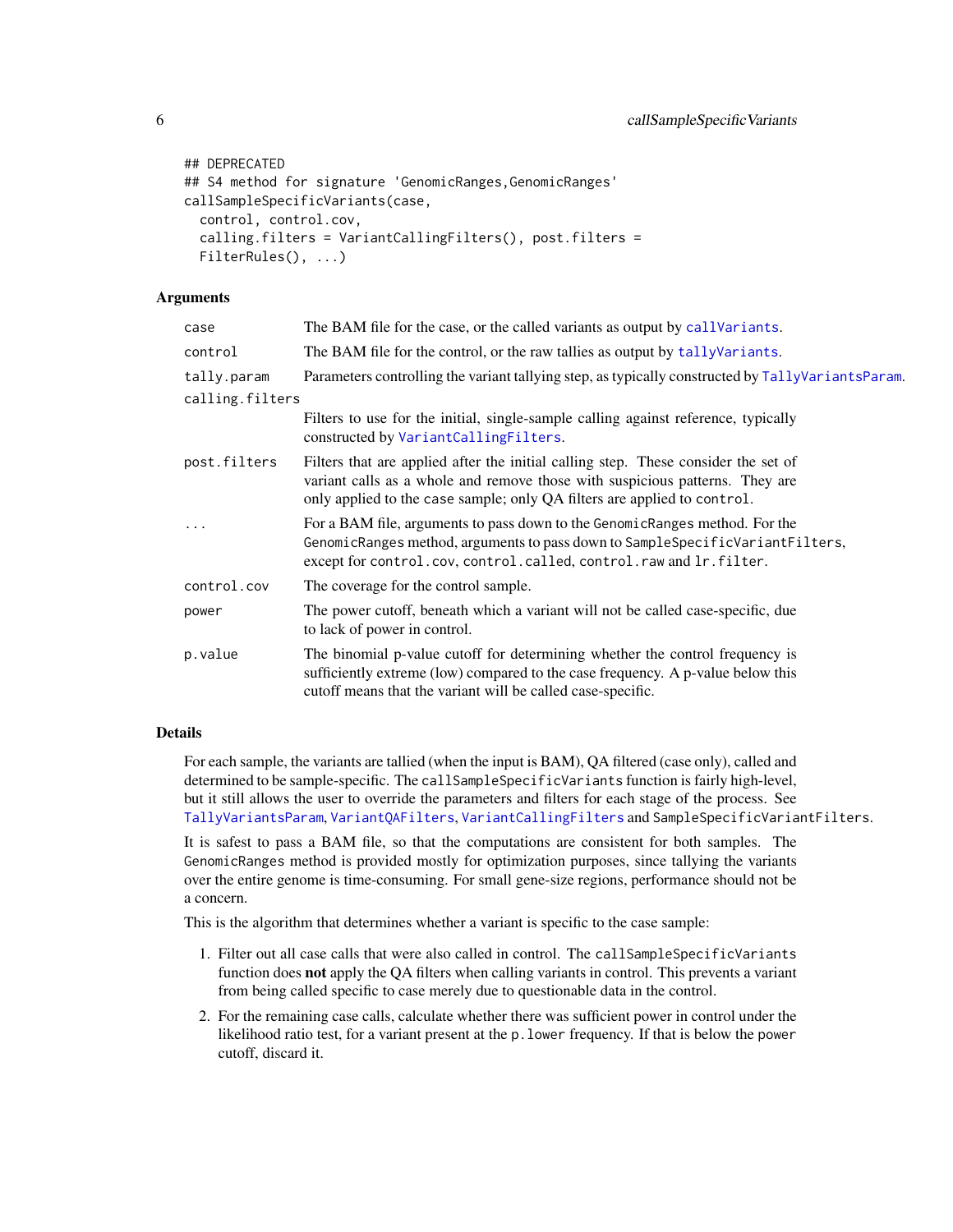#### <span id="page-6-0"></span>call Variants 7 and 2008 and 2008 and 2008 and 2008 and 2008 and 2008 and 2008 and 2008 and 2008 and 2008 and 2008 and 2008 and 2008 and 2008 and 2008 and 2008 and 2008 and 2008 and 2008 and 2008 and 2008 and 2008 and 2008

3. For the remaining case calls, test whether the control frequency is sufficient extreme (low) compared to the case frequency, under the binomial model. The null hypothesis is that the frequencies are the same, so if the test p-value is above p.value, discard the variant. Otherwise, the variant is called case-specific.

#### Value

A VRanges with the case-specific variants (such as somatic mutations).

#### Author(s)

Michael Lawrence, Jeremiah Degenhardt

#### Examples

```
bams <- LungCancerLines::LungCancerBamFiles()
if (requireNamespace("gmapR", quietly=TRUE)) {
    tally.param <- TallyVariantsParam(gmapR::TP53Genome(),
                                      high_base_quality = 23L,
                                      which = \text{gmapR}::TP53Which())callSampleSpecificVariants(bams$H1993, bams$H2073, tally.param)
} else {
    data(vignette)
    calling.filters <- VariantCallingFilters(read.count = 3L)
    called.variants <- callVariants(tallies_H1993, calling.filters)
    callSampleSpecificVariants(called.variants, tallies_H2073,
                               coverage_H2073)
}
```
<span id="page-6-1"></span>callVariants *Call Variants*

#### <span id="page-6-2"></span>Description

Calls variants from either a BAM file or a VRanges object. The variants are called using a binomial likelihood ratio test. Those calls are then subjected to a post-filtering step.

#### Usage

```
## S4 method for signature 'BamFile'
callVariants(x, tally.param,
                                 calling.filters = VariantCallingFilters(...),
                                 post.filters = FilterRules(),
                                 ...)
## S4 method for signature 'character'
callVariants(x, ...)
## S4 method for signature 'VRanges'
callVariants(x,
     calling.filters = VariantCallingFilters(...),
```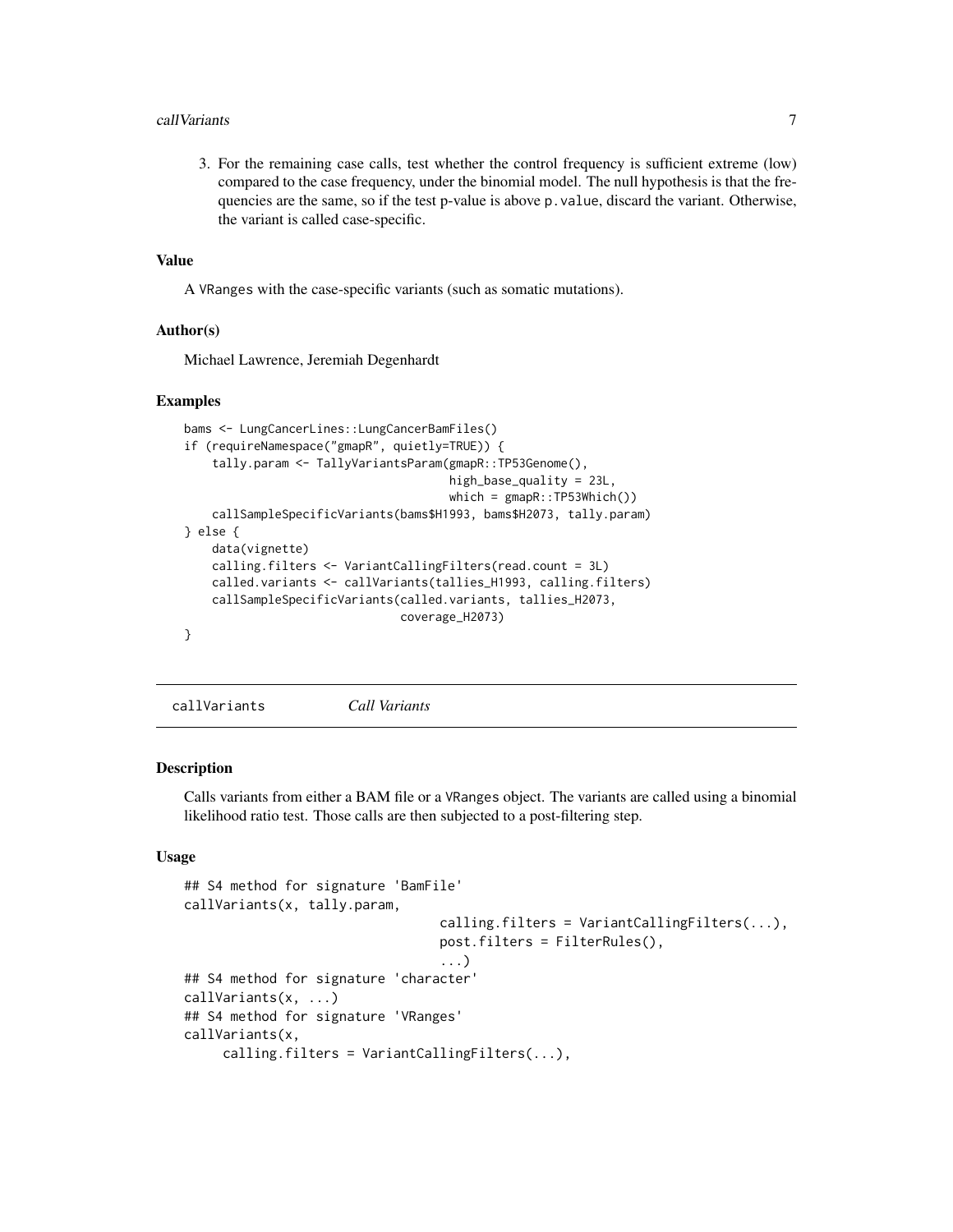#### <span id="page-7-0"></span>8 call Variants and the contract of the contract of the contract of the contract of the contract of the contract of the contract of the contract of the contract of the contract of the contract of the contract of the contra

```
post.filters = FilterRules(),
     ...)
VariantCallingFilters(read.count = 2L, p.lower = 0.2, p.error = 1/1000)
```
#### Arguments

| $\boldsymbol{\mathsf{x}}$ | Either a path to an indexed bam, a BamFile object, or a VRanges as returned by<br>tallyVariants.                                                                                                                                                      |
|---------------------------|-------------------------------------------------------------------------------------------------------------------------------------------------------------------------------------------------------------------------------------------------------|
| tally.param               | Parameters controlling the variant tallying step, as typically constructed by TallyVariantsParam.                                                                                                                                                     |
| calling.filters           |                                                                                                                                                                                                                                                       |
|                           | Filters used in the calling step, typically constructed with VariantCallingFilters,<br>see arguments listed below.                                                                                                                                    |
| post.filters              | Filters that are applied after the initial calling step. These consider the set of<br>variant calls as a whole and remove those with suspicious patterns.                                                                                             |
|                           | Arguments for VariantCallingFilters, listed below.                                                                                                                                                                                                    |
| read.count                | Require at least this many high quality reads with the alternate base. The default<br>value is designed to catch sequencing errors where coverage is too low to rely<br>on the LRT. Increasing this value has a significant negative impact on power. |
| p.lower                   | The lower bound on the binomial probability for a true variant.                                                                                                                                                                                       |
| p.error                   | The binomial probability for a sequencing error (default is reasonable for Illu-<br>mina data with the default quality cutoff).                                                                                                                       |
| $\cdots$                  | Arguments to pass to VariantCallingFilters.                                                                                                                                                                                                           |

# Details

There are two steps for calling variants: the actual statistical test that decides whether a variant exists in the data, and a post-filtering step. By default, the initial calling is based on a binomial likelihood ratio test (P(Dlp=p.lower) / P(Dlp=p.error) > 1). The test amounts to excluding putative variants with less than ~4% alt frequency. A variant is also required to be represented by at least 2 alt reads. The post-filtering stage considers the set of variant calls as a whole and removes variants with suspicious patterns. Currently, there is a single post-filter, disabled by default, that removes variants that are clumped together on the chromosome (see the max.nbor.count parameter).

#### Value

For callVariants, a VRanges of the called variants (the tallies that pass the calling filters). See the documentation of [bam\\_tally](#page-0-0) for complete details.

For VariantCallingFilters, a [FilterRules](#page-0-0) object with the filters for calling the variants.

# Author(s)

Michael Lawrence, Jeremiah Degenhardt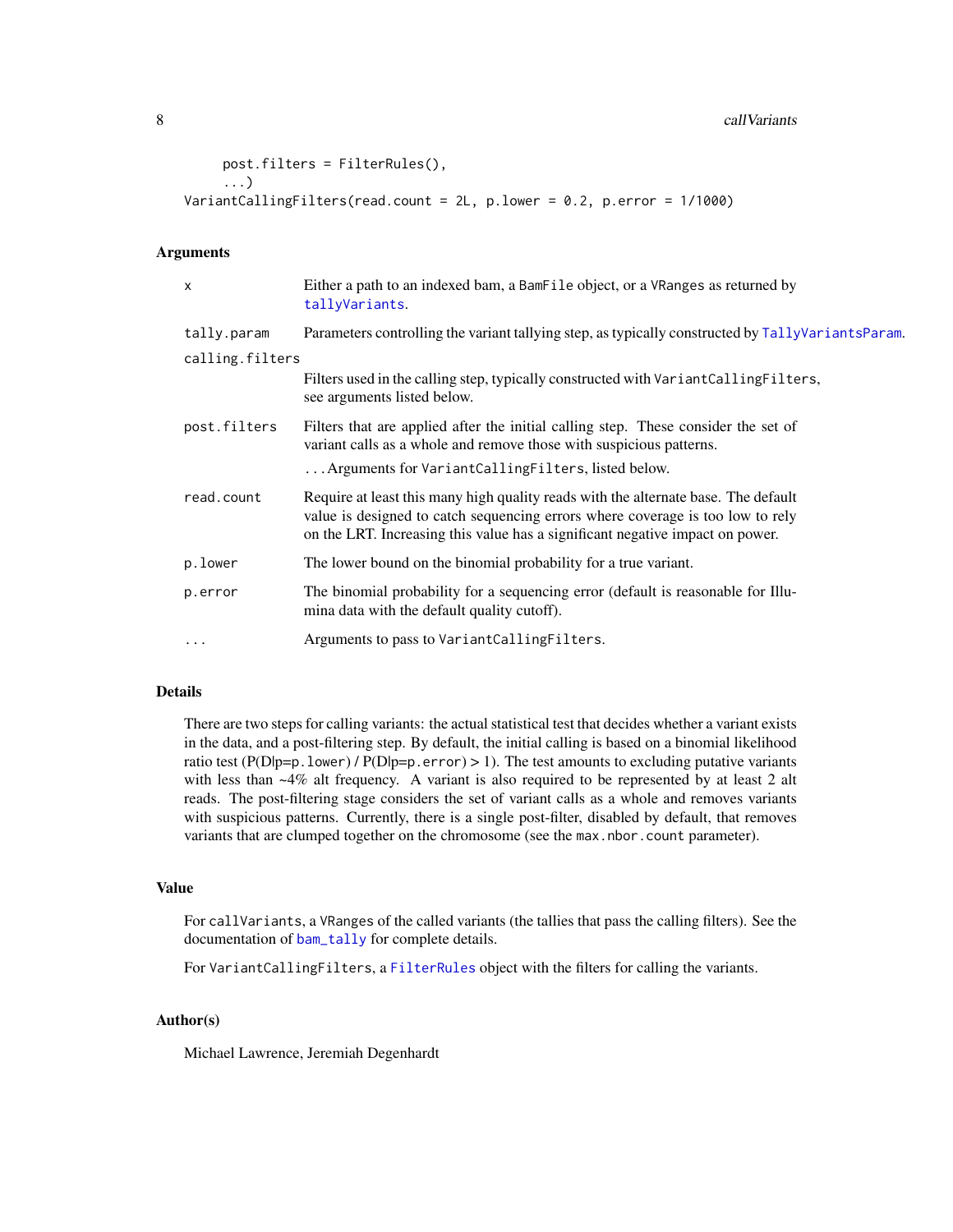# <span id="page-8-0"></span>callWildtype 9

# Examples

```
bams <- LungCancerLines::LungCancerBamFiles()
if (requireNamespace("gmapR")) {
    tally.param <- TallyVariantsParam(gmapR::TP53Genome(),
                                      high_base_quality = 23L,
                                      which = \text{gmapR}::TP53Which()## simple usage
   variants <- callVariants(bams$H1993, tally.param)
}
## customize
data(vignette)
calling.filters <- VariantCallingFilters(p.error = 1/1000)
callVariants(tallies_H1993, calling.filters)
```
callWildtype *Calling Wildtype*

#### Description

Decides whether a position is variant, wildtype, or uncallable, according to the estimated power of the given calling filters.

## Usage

```
callWildtype(reads, variants, calling.filters, pos = NULL, ...)
minCallableCoverage(calling.filters, power = 0.80, max.coverage = 1000L)
```

| reads           | The read alignments, i.e., a path to a BAM file, or the coverage, including a<br>BigWigFile object.                                                                                                                      |
|-----------------|--------------------------------------------------------------------------------------------------------------------------------------------------------------------------------------------------------------------------|
| variants        | The called variants, a tally GRanges.                                                                                                                                                                                    |
| calling.filters |                                                                                                                                                                                                                          |
|                 | Filters used to call the variants.                                                                                                                                                                                       |
| pos             | A GRanges indicating positions to query; output is in the same order. If this is<br>NULL, the entire genome is considered. This is not called which, because we are<br>indicating positions, not selecting from regions. |
| power           | The chance of detecting a variant if one is there.                                                                                                                                                                       |
| max.coverage    | The max coverage to be considered for the minimum (should not need to be<br>tweaked).                                                                                                                                    |
| .               | Arguments to pass down to minCallableCoverage.                                                                                                                                                                           |
|                 |                                                                                                                                                                                                                          |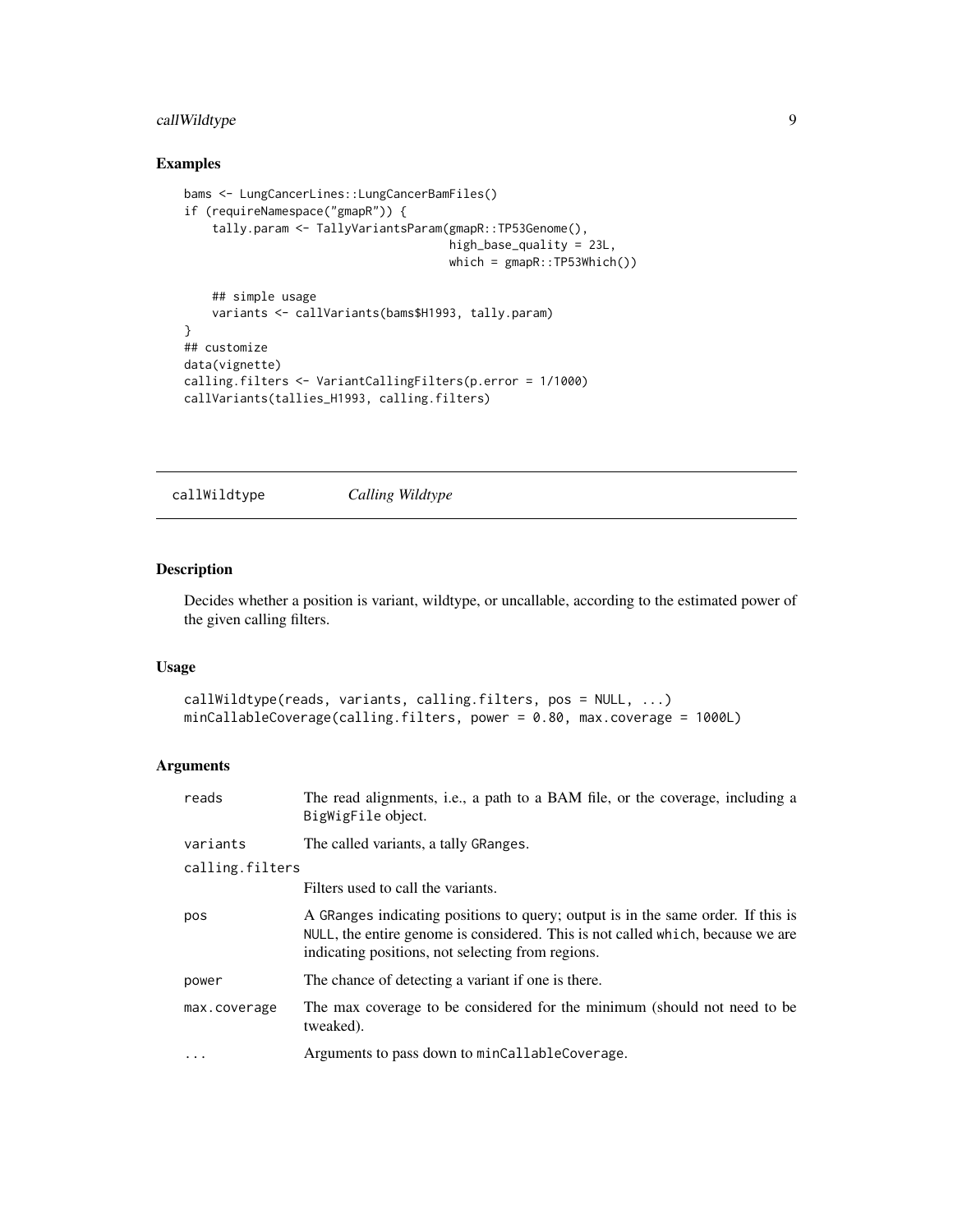# Details

For each position (in the genome, or as specified by pos), the coverage is compared against the return value of minCallableCoverage. If the coverage is above the callable minimum, the position is called, either as a variant (if it is in variants) or wildtype. Otherwise, it is considered a no-call.

The minCallableCoverage function expects and only considers the filters returned by [VariantCallingFilters](#page-6-2).

#### Value

A logical vector (or logical RleList if pos is NULL), that is TRUE for wildtype, FALSE for variant, NA for no-call.

#### Author(s)

Michael Lawrence

# Examples

```
bams <- LungCancerLines::LungCancerBamFiles()
bam <- bams$H1993
```

```
data(vignette)
called.variants <- callVariants(tallies_H1993)
```

```
pos <- c(called.variants, shift(called.variants, 3))
wildtype <- callWildtype(bam, called.variants, VariantCallingFilters(),
                        pos = pos, power = 0.85)
```
concordance *Variant Concordance*

#### Description

Functions for calculating concordance between variant sets and deciding whether two samples have identical genomes.

#### Usage

```
calculateVariantConcordance(gr1, gr2, which = NULL)
calculateConcordanceMatrix(variantFiles, ...)
callVariantConcordance(concordanceMatrix, threshold)
```

| gr1, gr2     | The two tally GRanges to compare                                                                                                                                                                           |
|--------------|------------------------------------------------------------------------------------------------------------------------------------------------------------------------------------------------------------|
| which        | A GRanges of positions to which the comparison is limited.                                                                                                                                                 |
| variantFiles | Character vector of paths to files representing tally GRanges. Currently supports<br>serialized (rda) and VCF files. If the file extension is not "vcf", we assume rda.<br>Will be improved in the future. |

<span id="page-9-0"></span>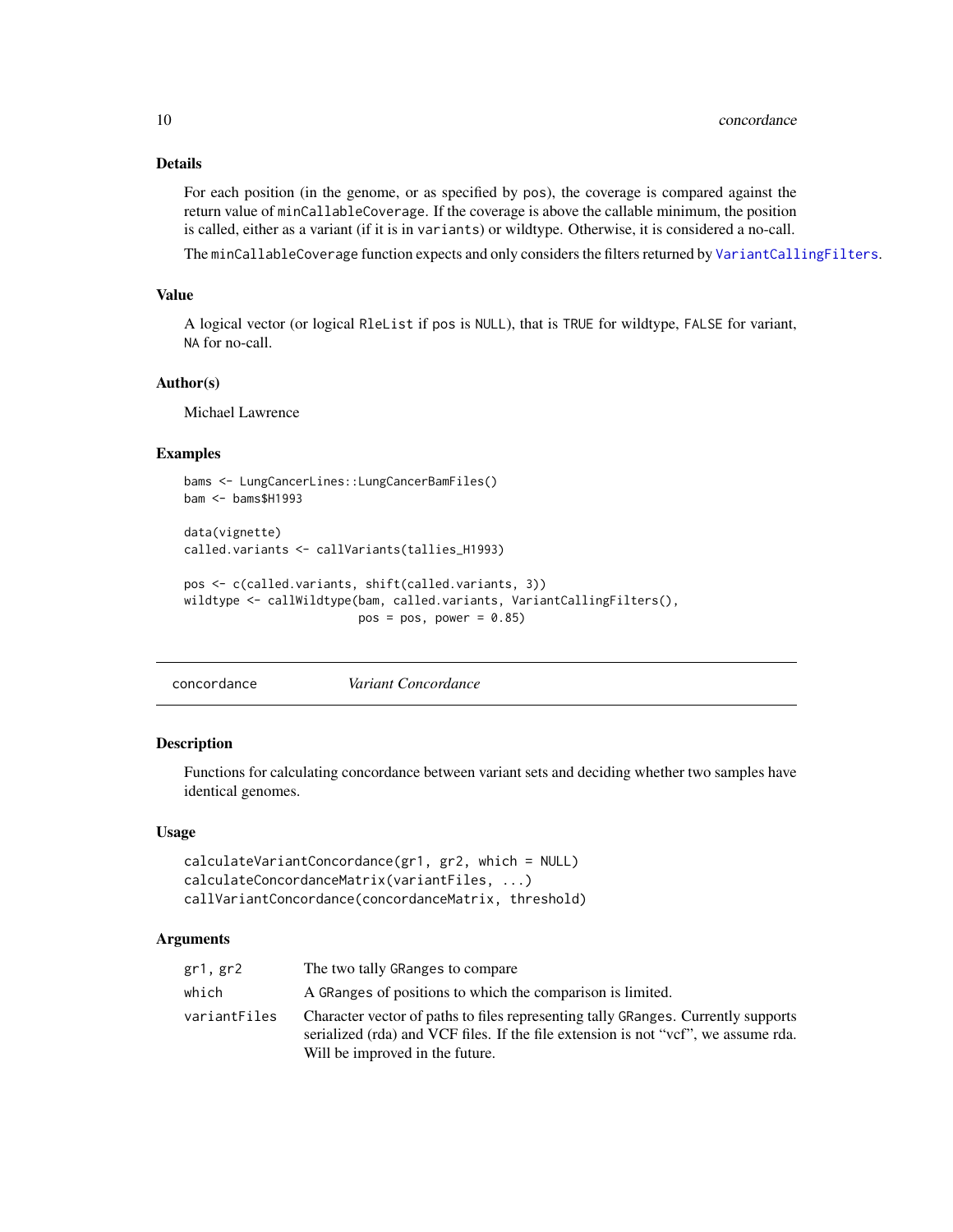<span id="page-10-0"></span>

| concordanceMatrix |                                                                                                     |  |
|-------------------|-----------------------------------------------------------------------------------------------------|--|
|                   | A matrix of concordance fractions between sample pairs, as returend by calculateConcordanceMatrix.  |  |
| threshold         | The concordance fraction above which edges are generated between samples<br>when forming the graph. |  |
| $\cdots$          | Arguments to pass to the loading function, e.g., readVcf.                                           |  |

#### Details

The calculateVariantConcordance calculates the fraction of concordant variants between two samples. Concordance is defined as having the same position and alt allele.

The calculateConcordanceMatrix function generates a numeric matrix with the concordance for each pair of samples. It accepts paths to serialized objects so that all variant calls are not loaded in memory at once. This probably should support VCF files, eventually.

The callVariantConcordance function generates a concordant/non-concordant/undecidable status for each sample (that are assumed to originate from the same individual), given the output of calculateConcordanceMatrix. The status is decided as follows. A graph is formed from the concordance matrix using threshold to generate the edges. If there are multiple cliques in the graph that each have more than one sample, every sample is declared undecidable. Otherwise, the samples in the clique with more than one sample, if any, are marked as concordant, and the others (in singleton cliques) are marked as discordant.

# Value

Fraction of concordant variants for calculateVariantConcordance, a numeric matrix of concordances for calculateConcordanceMatrix, or a character vector of status codes, named by sample, for callVariantConcordance.

#### Author(s)

Cory Barr (code), Michael Lawrence (inferred documentation)

extractCoverageForPositions

*Get Coverage at Positions*

# Description

Gets values from an RleList corresponding to positions (width 1 ranges) in a GRanges (or VRanges). The result is a simple atomic vector.

#### Usage

extractCoverageForPositions(cov, pos)

| COV | An R1eList like that returned by coverage.   |
|-----|----------------------------------------------|
| pos | A GRanges consisting only of width-1 ranges. |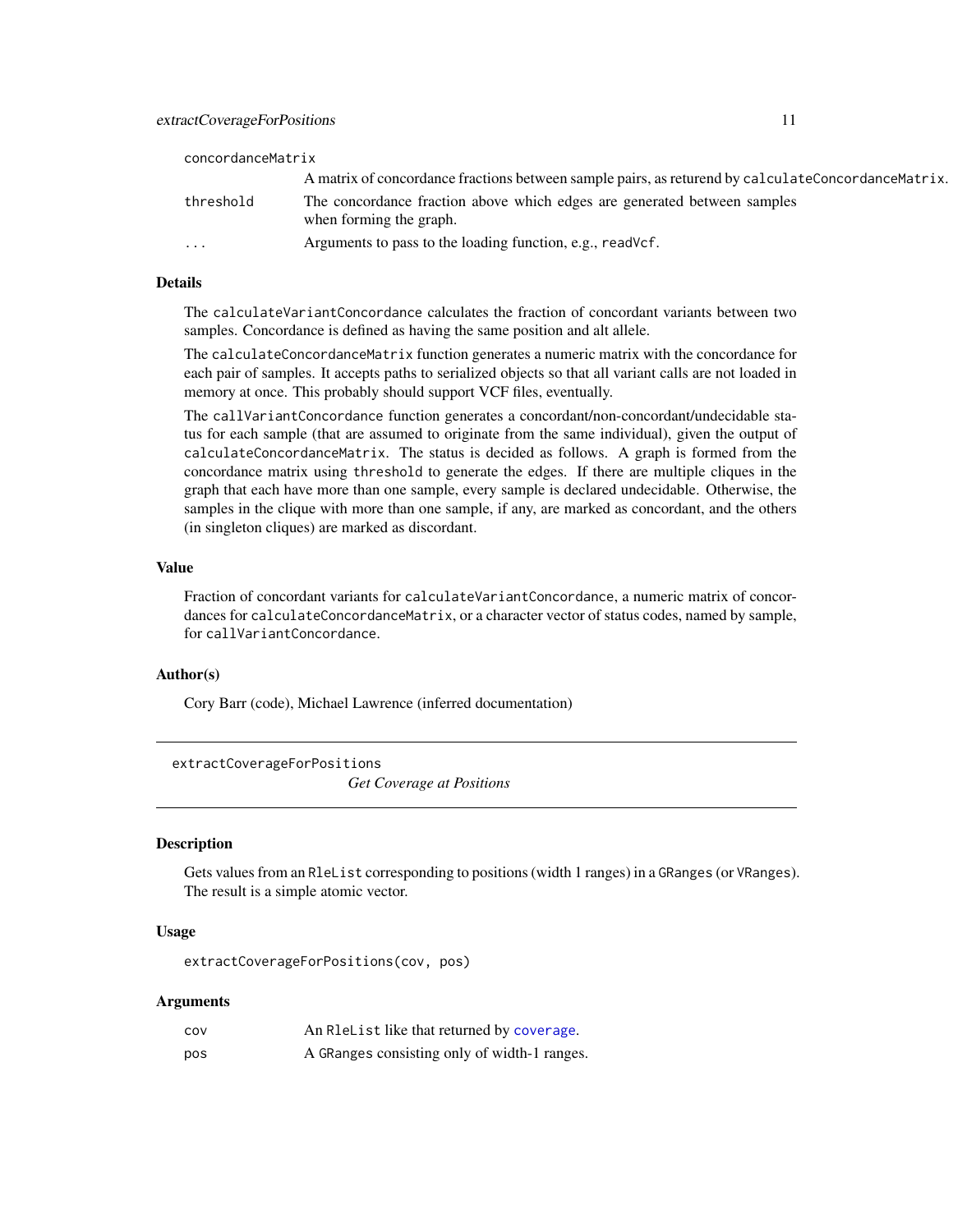# <span id="page-11-0"></span>Value

Atomic vector with one value from cov per position in pos.

# Author(s)

Michael Lawrence

FilterConstructors *Variant Filter Constructors*

# Description

These functions construct filters (implemented as functions) suitable for collection into FilterRules objects, which are then used to filter variant calls. See examples.

#### Usage

```
SetdiffVariantsFilter(other)
MinTotalDepthFilter(min.depth = 10L)
MaxControlFreqFilter(control, control.cov, max.control.freq = 0.03)
DepthFETFilter(control, control.cov, p.value.cutoff = 0.05)
```
# Arguments

| other            | The set of variants (as a VRanges) to subtract from the set being filtered.                       |  |
|------------------|---------------------------------------------------------------------------------------------------|--|
| min.depth        | The minimum depth for a variant to pass.                                                          |  |
| control          | The control set of variants (as a VRanges) to use when filtering for case-specific<br>variants.   |  |
| control.cov      | The coverage (as an Releast) for the sample corresponding to the calls in<br>control.             |  |
| max.control.freq |                                                                                                   |  |
|                  | The maximum alt frequency allowed in the control for a variant to be considered<br>case-specific. |  |
|                  | p. value. cutoff Passing variants must have a p-value below this value.                           |  |

# Value

In all cases, a closure that returns a logical vector indicating which elements of its argument should be retained.

#### Author(s)

Michael Lawrence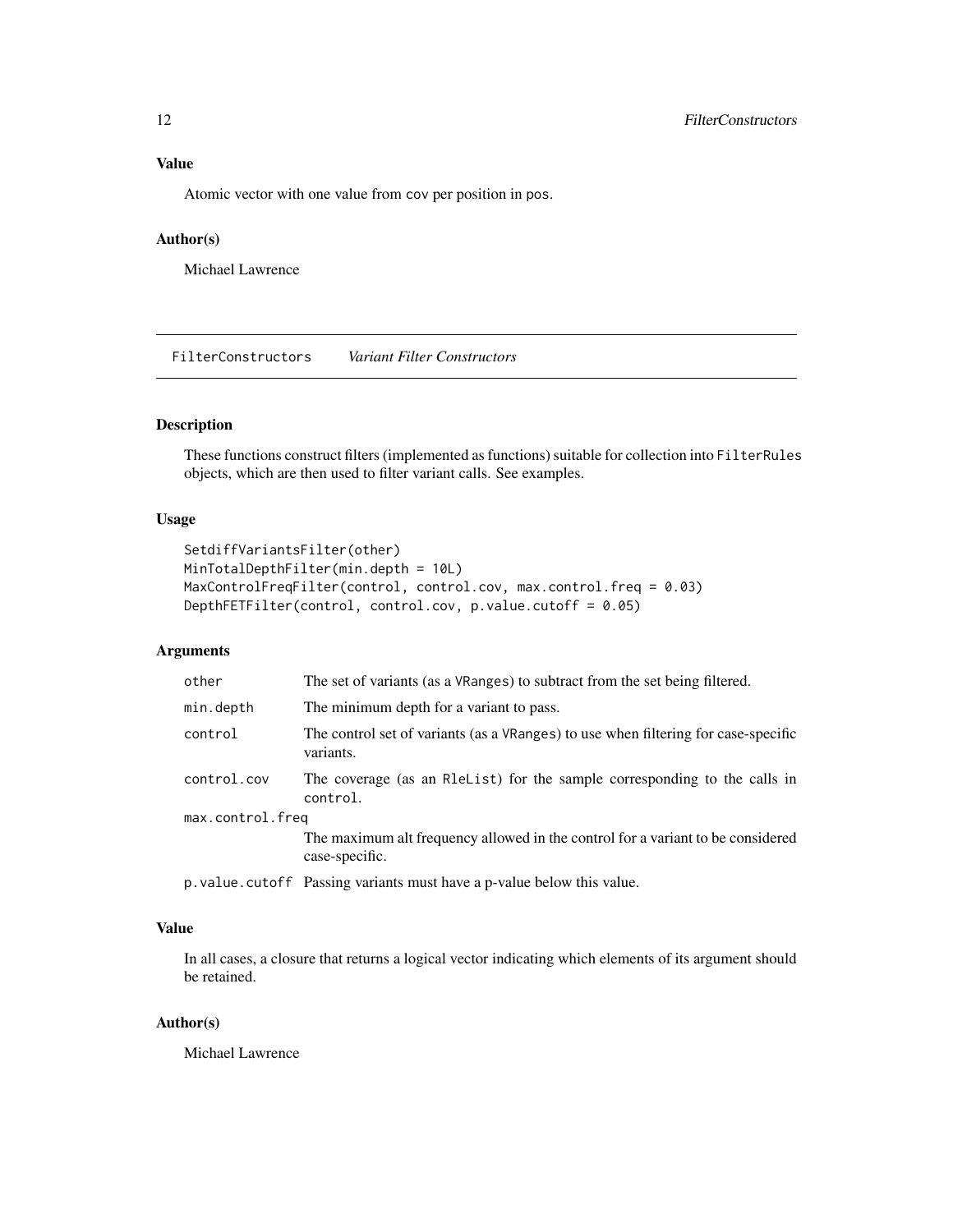#### <span id="page-12-0"></span>match Variants 13

## See Also

There are some convenience functions that construct FilterRules objects that contain one or more of these filters. Examples are [VariantQAFilters](#page-15-1) and [VariantCallingFilters](#page-6-2).

### Examples

```
## Find case-specific variants in a case/control study
bams <- LungCancerLines::LungCancerBamFiles()
data(vignette)
case <- callVariants(tallies_H1993)
control <- callVariants(tallies_H2073)
control.cov <- coverage(bams$H2073)
filters <-
 FilterRules(list(caseOnly = SetdiffVariantsFilter(control),
                     minTotalDepth = MinTotalDepthFilter(min.depth=10L),
                     maxControlFreq = MaxControlFreqFilter(control,
                         control.cov, max.control.freq=0.03),
                     depthFET = DepthFETFilter(control, control.cov,
                         p.value.cutoff=0.05)
                     ))
```
specific <- subsetByFilter(case, filters)

matchVariants *Match variants by position and allele*

#### Description

These are deprecated functions for operating on the old variant GRanges. New code should use match and %in%. This function behaves like match, where two elements match when they share the same position and "alt" allele.

# Usage

```
matchVariants(x, table)
x %variant_in% table
```

| $\mathsf{x}$ | The variants (GRanges) to match into table; the alt allele must be in the "alt"<br>metacolumn. |
|--------------|------------------------------------------------------------------------------------------------|
| table        | The variants (GRanges) to be matched into; the alt allele must be in the "alt"<br>metacolumn.  |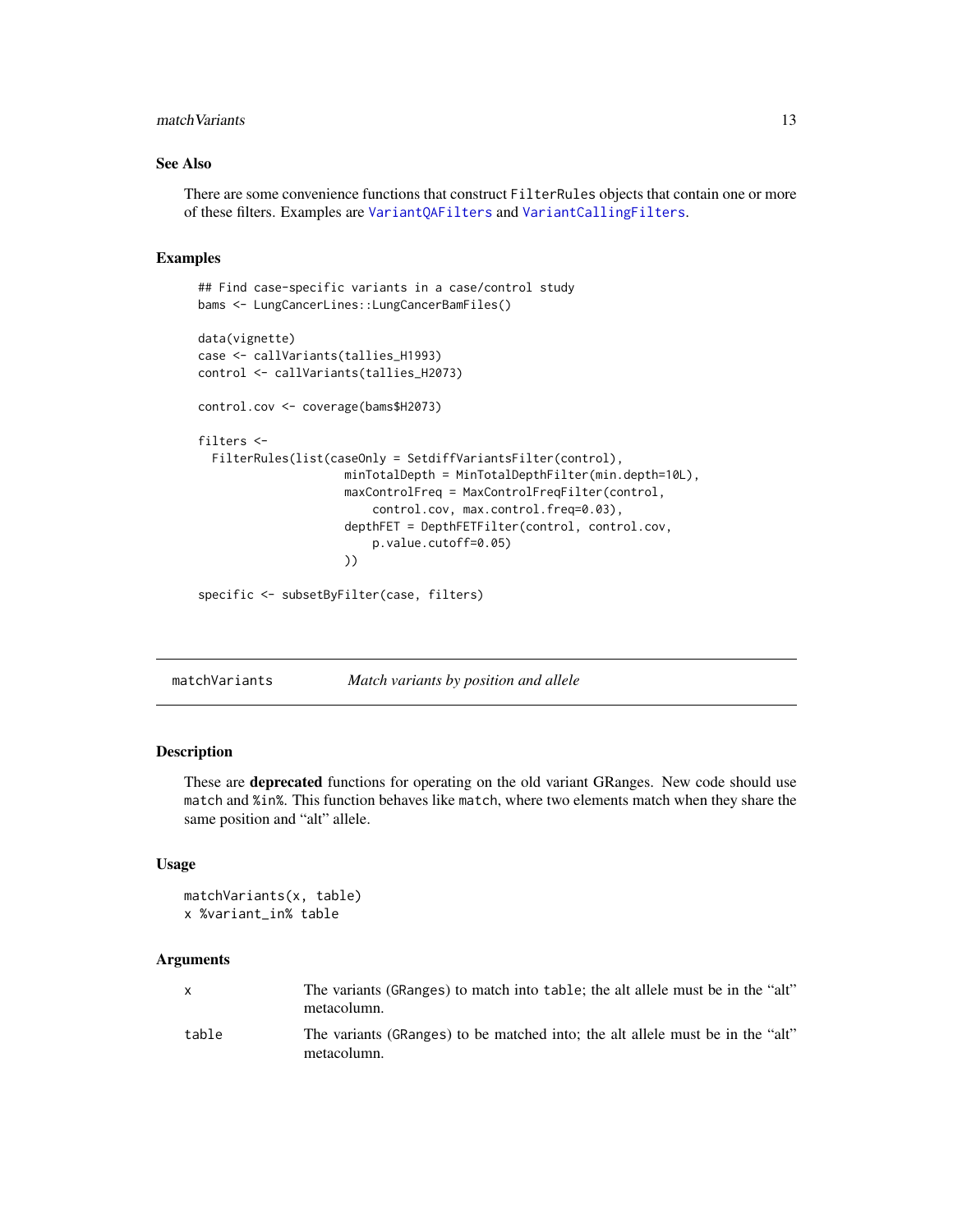#### <span id="page-13-0"></span>Value

For matchVariants, an integer vector with the matching index in table for each variant in x, or NA if there is no match. For %variant\_in%, a logical vector indicating whether there was such a match.

#### Author(s)

Michael Lawrence

pileupVariants *Nucleotide pileup from alignments*

# Description

This is an alternative to [tallyVariants](#page-16-1) for generating a VRanges from a set of alignments (BAM file) by counting the nucleotides at each position. This function uses the samtools-based [applyPileups](#page-0-0) function, instead of [bam\\_tally](#page-0-0). Fewer dependencies, with fewer statistics (none beyond the fixed columns) available in the output.

# Usage

pileupVariants(bams, genome, param = ApplyPileupsParam(), minAltDepth = 1L, baseOnly = TRUE, BPPARAM = defaultBPPARAM())

#### Arguments

| bams           | A vector/list of BAM files as interpreted by PileupFiles.                                                                                |
|----------------|------------------------------------------------------------------------------------------------------------------------------------------|
| genome         | An object that provides sequence information via getSeq.                                                                                 |
| param          | A ApplyPileupsParam object that specifies the mode of iteration and various<br>filters.                                                  |
| minAltDepth    | Minimal alt depth to be included in the output. The default avoids outputting<br>results for positions/alleles that show no differences. |
| baseOnly       | Whether to drop records with "N" in either the ref or alt.                                                                               |
| <b>BPPARAM</b> | Not yet supported.                                                                                                                       |

#### Value

A VRanges object with read depth information for each position, allele, and sample.

#### Author(s)

Michael Lawrence

# See Also

[tallyVariants](#page-16-1) for more statistics.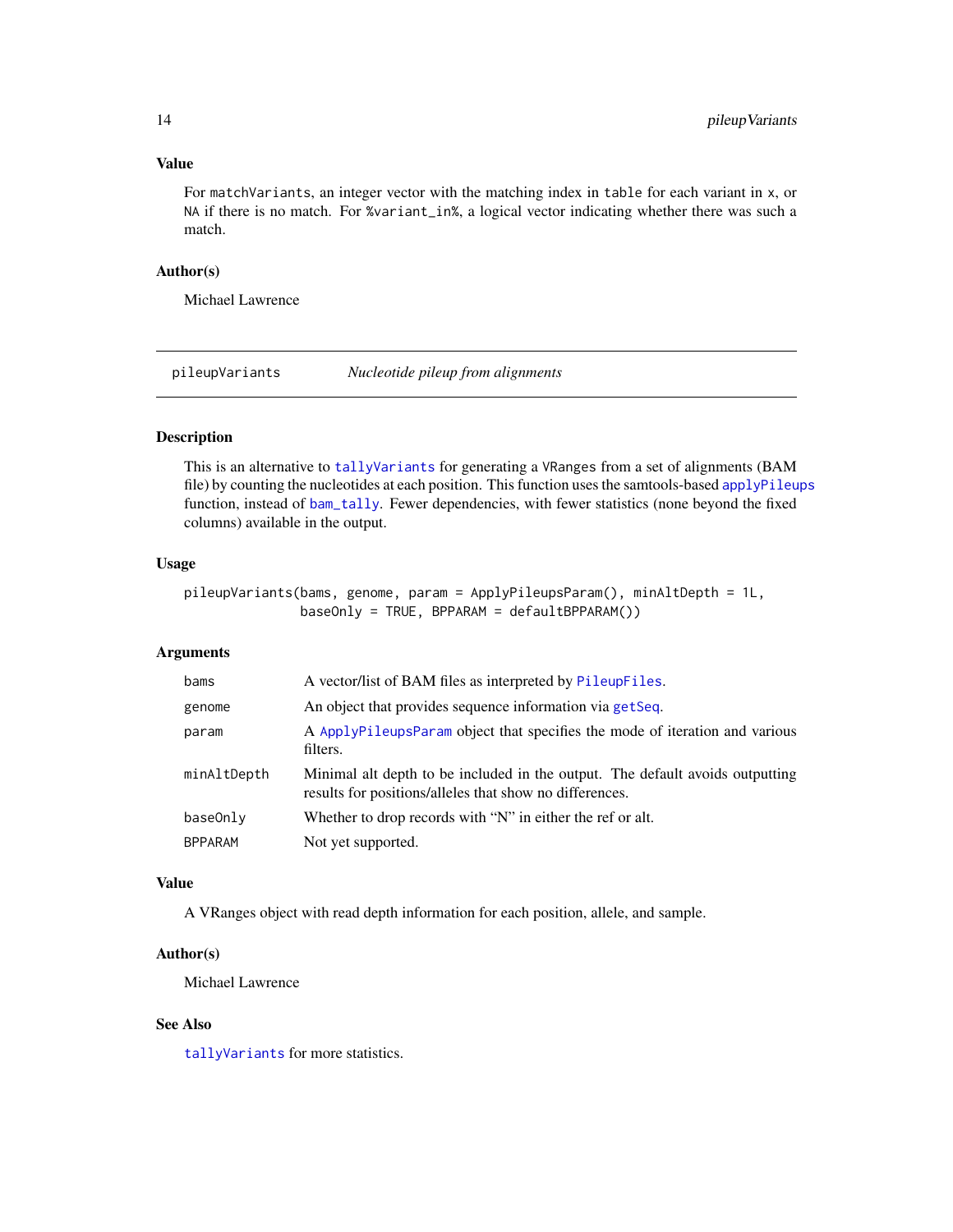# <span id="page-14-0"></span>postFilterVariants 15

#### Examples

```
bams <- LungCancerLines::LungCancerBamFiles()
if (requireNamespace("gmapR")) {
   param <- Rsamtools::ApplyPileupsParam(which=gmapR::TP53Which())
   pileup <- pileupVariants(bams, gmapR::TP53Genome(), param)
}
```
postFilterVariants *Post-filtering of Variants*

# Description

Applies filters to a set of called variants. The only current filter is a cutoff on the weighted neighbor count of each variant. This filtering is performed automatically by [callVariants](#page-6-1), so these functions are for when more control is desired.

#### Usage

```
postFilterVariants(x, post.filters = VariantPostFilters(...), ...)
VariantPostFilters(max.nbor.count = 0.1, whitelist = NULL)
```
#### Arguments

| X            | A tally GRanges containing called variants, as output by callVariants.                                  |
|--------------|---------------------------------------------------------------------------------------------------------|
| post.filters | The filters applied to the called variants.                                                             |
| $\cdot$      | Arguments passed to VariantPostFilters, listed below.                                                   |
|              | max.nbor.count Maximum allowed number of neighbors (weighted by distance)                               |
| whitelist    | Positions to ignore; these will always pass the filter, and are excluded from the<br>neighbor counting. |

#### Details

The neighbor count is calculated within a 100bp window centered on the variant. Each neighbor is weighted by the inverse square root of the distance to the neighbor. This was motivated by fitting logistic regression models including a term the count (usually 0, 1, 2) at each distance. The inverse square root function best matched the trend in the coefficients.

# Value

For postFilterVariants, a tally GRanges of the variants that pass the filters.

For VariantPostFilters, a [FilterRules](#page-0-0) object with the filters.

#### Author(s)

Michael Lawrence and Jeremiah Degenhardt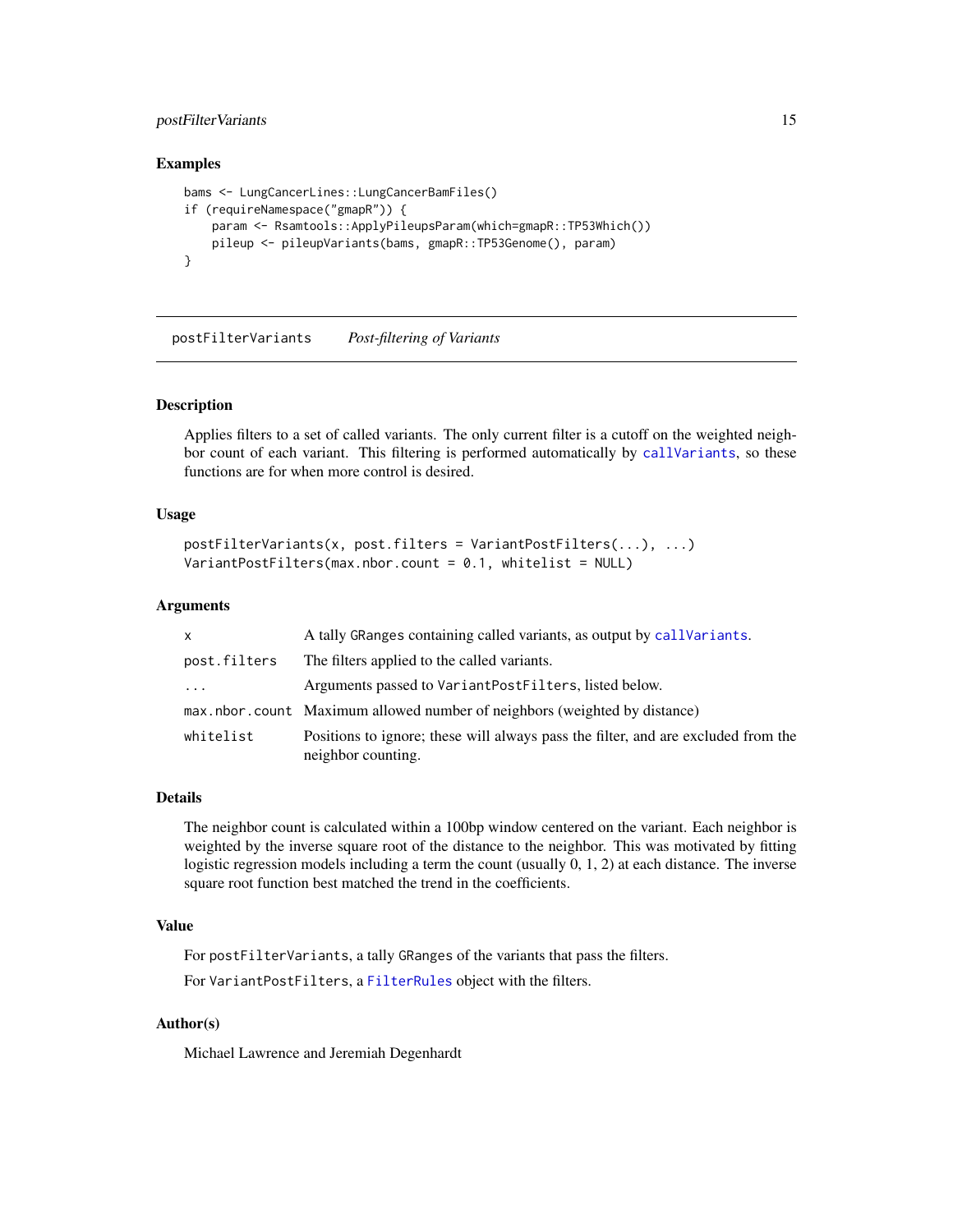#### Examples

```
bams <- LungCancerLines::LungCancerBamFiles()
## post-filters are not enabled by default during calling
data(vignette)
called.variants <- callVariants(tallies_H1993)
## but can be applied at a later time...
postFilterVariants(called.variants, max.nbor.count = 0.15)
# or enable during calling
called.variants <- callVariants(tallies_H1993,
                                post.filters = VariantPostFilters())
```
<span id="page-15-2"></span>qaVariants *QA Filtering of Variants*

#### <span id="page-15-1"></span>Description

Filters a tally GRanges through a series of simple checks for strand and read position (read position) biases.

#### Usage

```
qaVariants(x, qa.filters = VariantQAFilters(...), ...)
VariantQAFilters(fisher.strand.p.value = 1e-4, min.mdfne = 10L)
```
#### Arguments

| x                     | A tally GRanges as output by tally Variants.                                                                                                         |
|-----------------------|------------------------------------------------------------------------------------------------------------------------------------------------------|
| qa.filters            | The filters used for the QA process, typically constructed with VariantQAFilters,<br>see arguments below.                                            |
| $\cdots$              | Arguments passed to Variant QAFilters, listed below.                                                                                                 |
| fisher.strand.p.value |                                                                                                                                                      |
|                       | p-value cutoff for the Fisher's Exact Test for strand bias (+/- counts, alt vs. ref).<br>Any variants with p-values below this cutoff are discarded. |
| min.mdfne             | Minimum allowed median distance of alt calls from their nearest end of the read.                                                                     |

#### Details

There are currently two QA filters:

- Median distance of alt calls from nearest end of the read is required to be  $\geq$ = min.mdfne, which defaults to 10.
- Fisher's Exact Test for strand bias, using the +/- counts, alt vs. ref. If the null is rejected, the variant is discarded.

<span id="page-15-0"></span>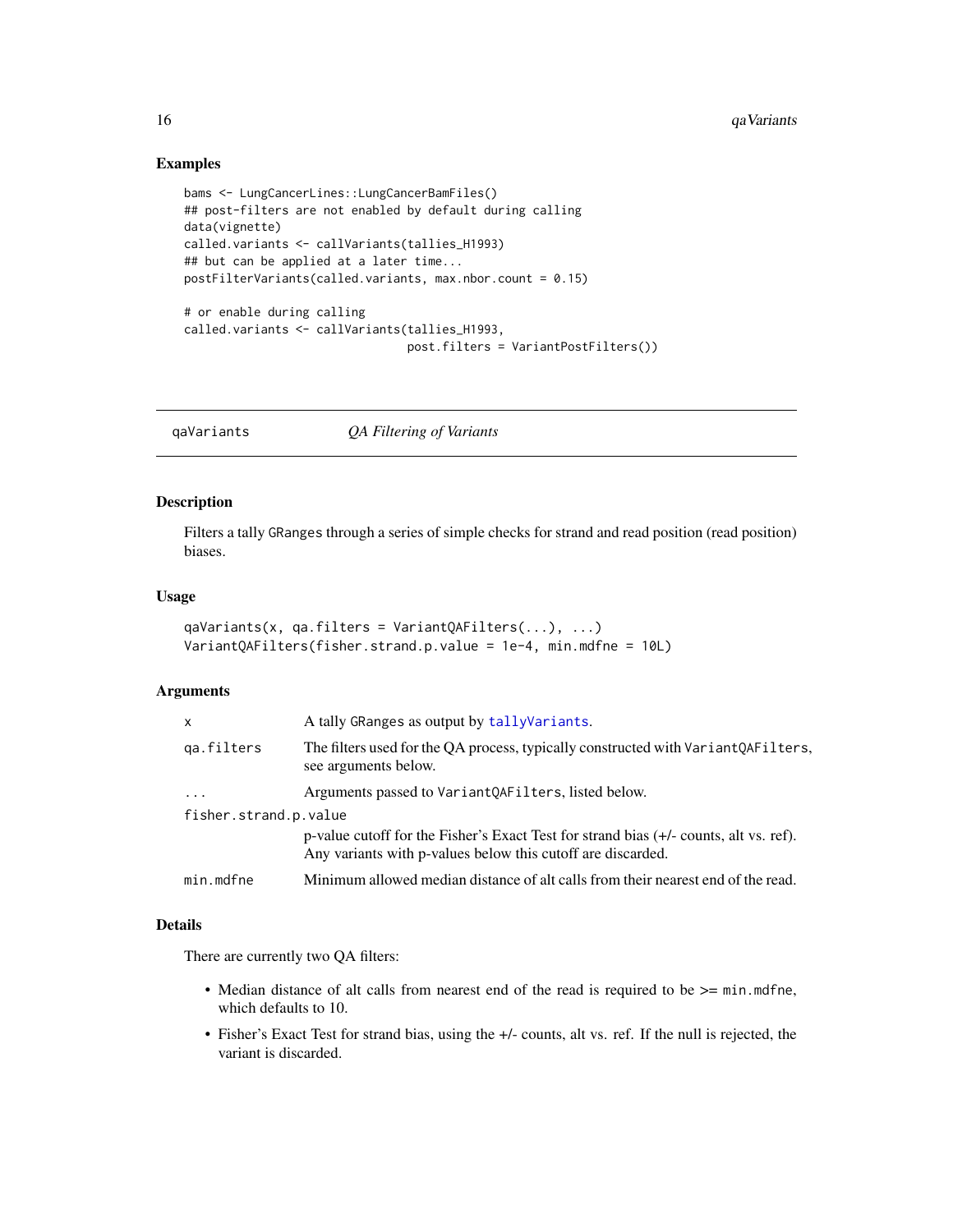#### <span id="page-16-0"></span>tally Variants 17

#### Value

For qaVariants, a tally GRanges of the variants that pass the QA checks.

For VariantQAFilters, a [FilterRules](#page-0-0) object with the QA and sanity filters.

#### Author(s)

Michael Lawrence and Jeremiah Degenhardt

#### Examples

```
data(vignette)
qaVariants(tallies_H1993, fisher.strand.p.value = 1e-4)
```
<span id="page-16-1"></span>tallyVariants *Tally the positions in a BAM file*

#### <span id="page-16-2"></span>Description

Tallies the bases, qualities and read positions for every genomic position in a BAM file. By default, this only returns the positions for which an alternate base has been detected. The typical usage is to pass a BAM file, the genome, the (fixed) readlen and (if the variant calling should consider quality) an appropriate high\_base\_quality cutoff.

Passing a which argument allows computing on only a subregion of the genome. which is a 'RangesList' or something coercible to one that limits the tally to that range or set of ranges. By default, the entire genome is processed.

For parallel evaluation (see BPPARAM): Specifically, which can be a 'GenomicRanges' or a 'GRanges-List'. If which is a 'GenomicRanges' and has length 1 it is tiled to create chunks for parallel evaluation. If it is longer than 1, each range becomes a chunk for parallel evaluation. If which is a 'GRangesList', each element (i.e. each 'GenomicRanges') becomes a chunk. The latter can be useful to ensure balanced worker load, e.g. in the case of regions covering multiple sequences(see [equisplit](#page-0-0)).

#### Usage

```
## S4 method for signature 'BamFile'
tallyVariants(x, param = TallyVariantsParam(...), ...,
                                  BPPARAM = defaultBPPARAM())
## S4 method for signature 'BamFileList'
tallyVariants(x, ...)
## S4 method for signature 'character'
tallyVariants(x, ...)
TallyVariantsParam(genome,
                   read_pos_breaks = NULL,
                   high_base_quality = @L,
                   minimum_mapq = 13L,
                   variant_strand = 1L, ignore_query_Ns = TRUE,
```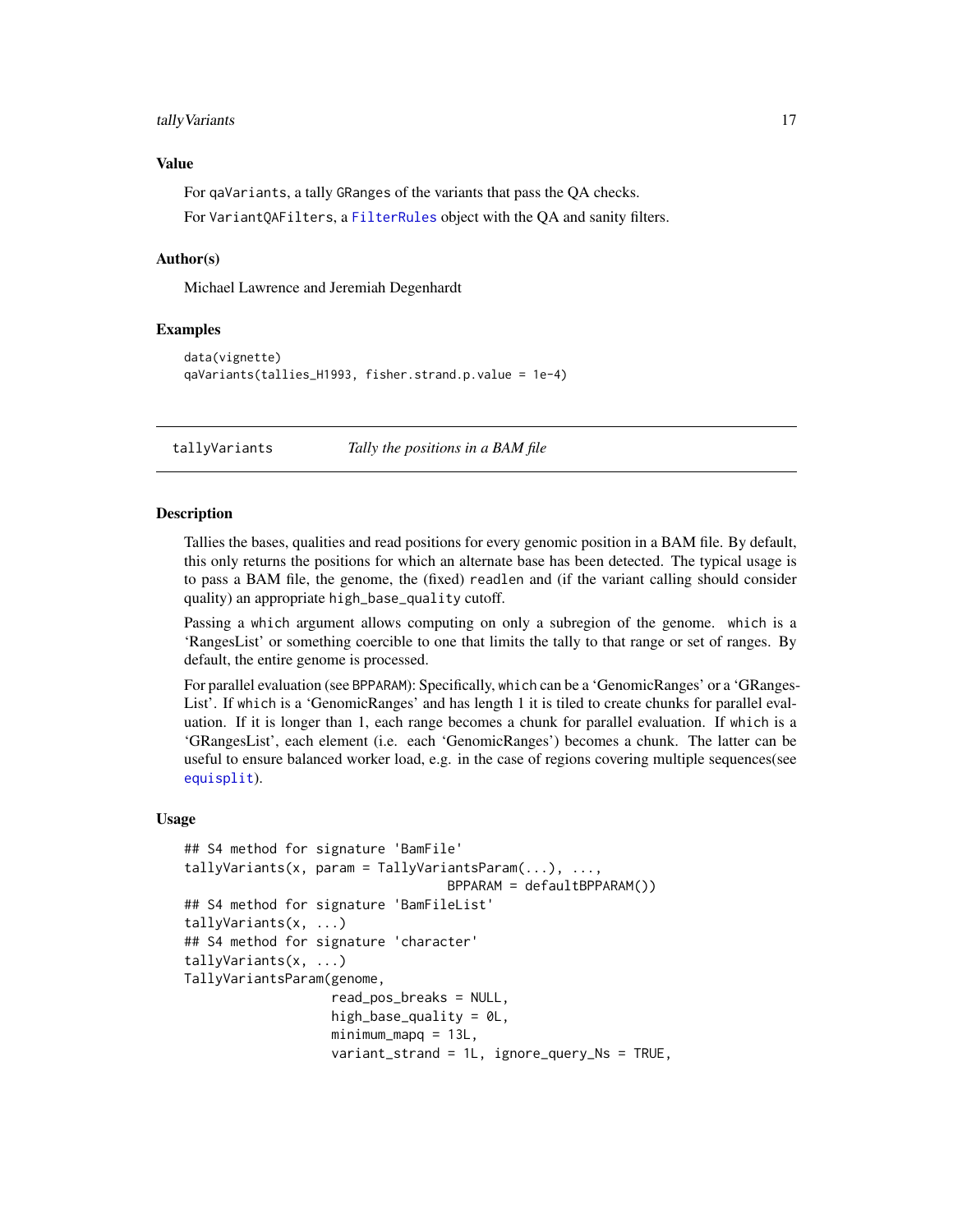```
ignore_duplicates = TRUE,
mask = GRanges(), keep_extra_stats = TRUE,
read_length = NA_interest_read_pos = !is.null(read_pos_breaks),
high_nm_score = NA_integer_,
...)
```

| X                 | An indexed BAM file, either a path, BamFile or BamFileList object. If the<br>latter, the tallies are computed separately for each file, and the results are stacked<br>with stackSamples into a single VRanges.                                                                                                                                                                                                                                                                                          |
|-------------------|----------------------------------------------------------------------------------------------------------------------------------------------------------------------------------------------------------------------------------------------------------------------------------------------------------------------------------------------------------------------------------------------------------------------------------------------------------------------------------------------------------|
| param             | The parameters for the tallying process, as a BamTallyParam, typically con-<br>structed with TallyVariantsParam, see arguments below.                                                                                                                                                                                                                                                                                                                                                                    |
| .                 | For tallyVariants, arguments to pass to TallyVariantsParam, listed below.<br>For TallyVariantsParam, arguments to pass to BamTallyParam.                                                                                                                                                                                                                                                                                                                                                                 |
| genome            | The genome, either a GmapGenome or something coercible to one.                                                                                                                                                                                                                                                                                                                                                                                                                                           |
| read_pos_breaks   |                                                                                                                                                                                                                                                                                                                                                                                                                                                                                                          |
|                   | The breaks used for tabulating the read positions (read positions) at each posi-<br>tion. If this information is included (not NULL), qaVariants will use it during<br>filtering.                                                                                                                                                                                                                                                                                                                        |
| high_base_quality |                                                                                                                                                                                                                                                                                                                                                                                                                                                                                                          |
|                   | The minimum cutoff for whether a base is counted as high quality. By default,<br>callVariants will use the high quality counts in the likelihood ratio test. Note<br>that bam_tally will shift your quality scores by 33 no matter what type they are.<br>If Illumina (pre 1.8) this will result in a range of 31-71. If Sanger/Illumina1.8<br>this will result in a range of 0-40/41. The default counts all bases as high quality.<br>We typically use 56 for old Illumina, 23 for Sanger/Illumina1.8. |
| minimum_mapq      | Minimum MAPQ of a read for it to be included in the tallies. This depend on<br>the aligner; the default is reasonable for gsnap.                                                                                                                                                                                                                                                                                                                                                                         |
| variant_strand    | On how many strands must an alternate base be detected for a position to be<br>returned. Highly recommended to set this to at least 1 (otherwise, the result is<br>huge and includes many uninteresting reference rows).                                                                                                                                                                                                                                                                                 |
| ignore_query_Ns   |                                                                                                                                                                                                                                                                                                                                                                                                                                                                                                          |
|                   | Whether to ignore N calls in the reads. Usually, there is no reason to set this to<br>FALSE. If it is FALSE, beware of low quality datasets returning enormous results.                                                                                                                                                                                                                                                                                                                                  |
| ignore_duplicates |                                                                                                                                                                                                                                                                                                                                                                                                                                                                                                          |
|                   | whether to ignore reads flagged as PCR/optical duplicates                                                                                                                                                                                                                                                                                                                                                                                                                                                |
| mask              | A GRanges specifyin a mask; all variants falling within the mask are discarded.                                                                                                                                                                                                                                                                                                                                                                                                                          |
| read_length       | The expected read length, used for calculating the "median distance from near-<br>est" end statistic. If not specified, an attempt is made to guess the read length<br>from a random sample of the BAM file. If read length is found to be variable,<br>statistics depending on the read length are not calculated.                                                                                                                                                                                      |
| read_pos          | Whether to tally read positions, which can be computationally intensive.                                                                                                                                                                                                                                                                                                                                                                                                                                 |
| high_nm_score     | If not NA, counts of reads with NM (mismatch count) score equal to or greater<br>are returned in the count.high.nm and count.high.nm.ref columns.                                                                                                                                                                                                                                                                                                                                                        |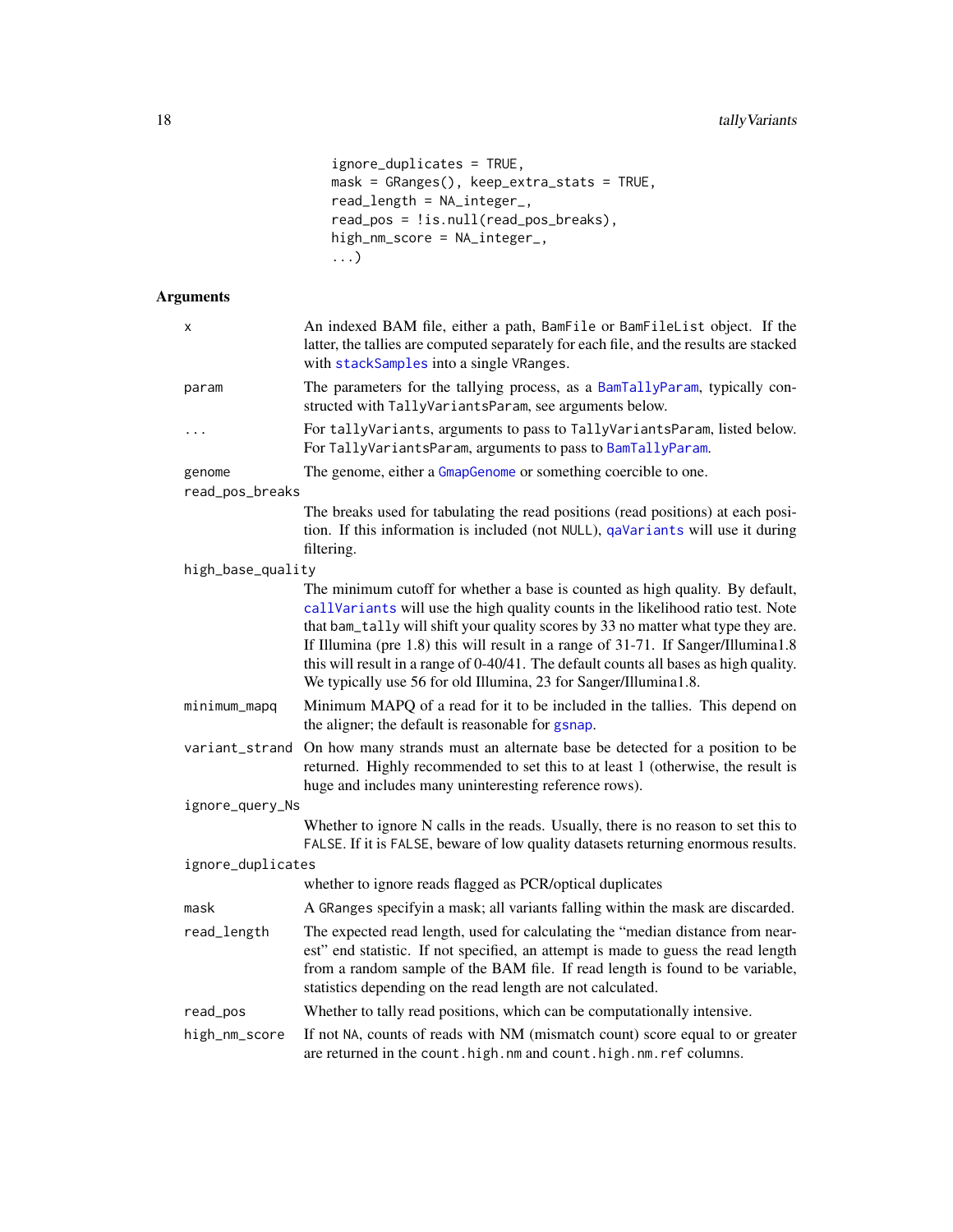#### <span id="page-18-0"></span>variantGR2Vcf 19

| keep_extra_stats |                                                                                |
|------------------|--------------------------------------------------------------------------------|
|                  | Whether to keep various summary statistics generated from the tallies; setting |
|                  | this to FALSE will save memory. The extra statistics are most useful for algo- |
|                  | rithm diagnostics and development.                                             |
| <b>BPPARAM</b>   | A BiocParallelParam object specifying the resources and strategy for paral-    |
|                  | lelizing the tally operation over the chromosomes.                             |

#### Value

For tallyVariants, the tally GRanges.

For TallyVariantsParam, an object with parameters suitable for variant calling.

# Note

The VariantTallyParam constructor is DEPRECATED.

#### Author(s)

Michael Lawrence, Jeremiah Degenhardt

#### Examples

```
if (requireNamespace("gmapR")) {
    tally.param <- TallyVariantsParam(gmapR::TP53Genome(),
                                      high_base_quality = 23L,
                                      which = gmapR::TP53Which()bams <- LungCancerLines::LungCancerBamFiles()
   raw.variants <- tallyVariants(bams$H1993, tally.param)
}
```
variantGR2Vcf *Create a VCF for some variants*

# Description

The deprecated way to create a [VCF](#page-0-0) object from a variant/tally GRanges. This can then be output to a file using [writeVcf](#page-0-0). The flavor of VCF is specific for calling variants, not genotypes; see below.

#### Usage

variantGR2Vcf(x, sample.id, project = NULL, genome = unique(GenomicRanges::genome(x)))

| X         | The variant/tally GRanges.                                                    |
|-----------|-------------------------------------------------------------------------------|
| sample.id | Unique ID for the sample in the VCF.                                          |
| project   | Description of the project/experiment; will be included in the VCF header.    |
| genome    | GmapGenome object, or the name of one (in the default genome directory). This |
|           | is used for obtaining the anchor base when outputting indels.                 |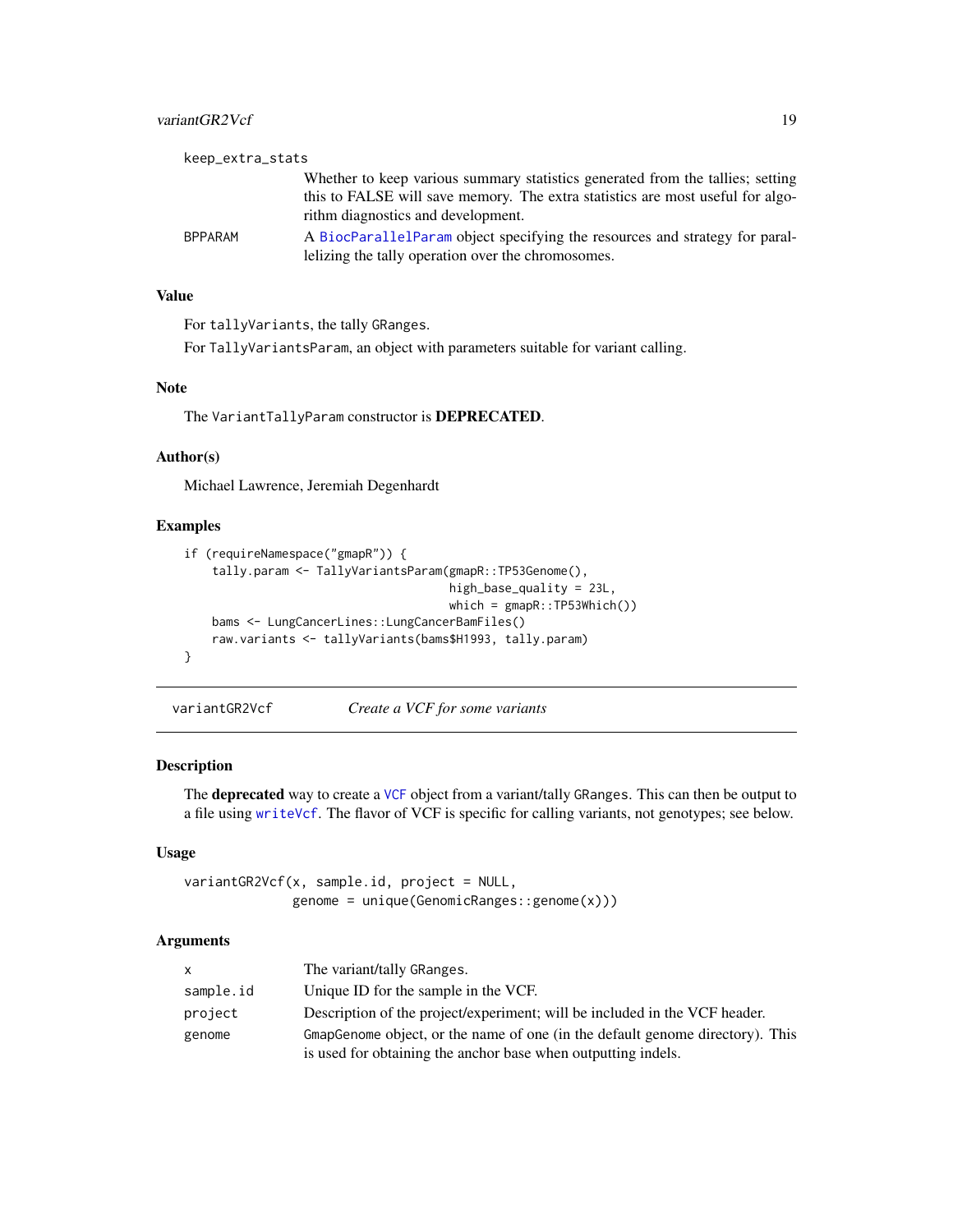# <span id="page-19-0"></span>Details

A variant GRanges has an element for every unique combination of position and alternate base. A VCF object, like the file format, has a row for every position, with multiple alternate alleles collapsed within the row. This is the fundamental difference between the two data structures. We feel that the GRanges is easier to manipulate for filtering tasks, while VCF is obviously necessary for communication with external databases and tools.

Normally, despite its name, VCF is used for communicating *genotype* calls. We are calling *variants*, not genotypes, so we have extended the format accordingly.

Here is the mapping in detail:

- The rowRanges is formed by dropping the metadata columns from the GRanges.
- The colData consists of a single column, "Samples", with a single row, set to 1 and named sample.id.
- The exptData has an element "header" with element "reference" set to the seqlevels(x) and element "samples" set to sample.id. This will also include the necessary metadata for describing our extensions to the format.
- The fixed table has the "REF" and "ALT" alleles, with "QUAL" and "FILTER" set to NA.
- The geno list has six matrix elements, all with a single column. The first is the mandatory "GT" element, the genotype, which we set to NA. Then there is "AD" (list matrix with the read count for each REF and ALT), "DP" (integer matrix with the total read count), and "AP" (list matrix of 0/1 flags for whether whether REF and/or ALT was present in the data).

# Value

A VCF object.

#### **Note**

This function is **DEPRECATED**. The callVariants function now returns a [VRanges](#page-0-0) object that can be coerced to a VCF object via as(x, "VCF").

# Author(s)

Michael Lawrence, Jeremiah Degenhardt

#### Examples

```
## Not run:
vcf <- variantGR2Vcf(variants, "H1993", "example")
writeVcf(vcf, "H1993.vcf", index = TRUE)
```
## End(Not run)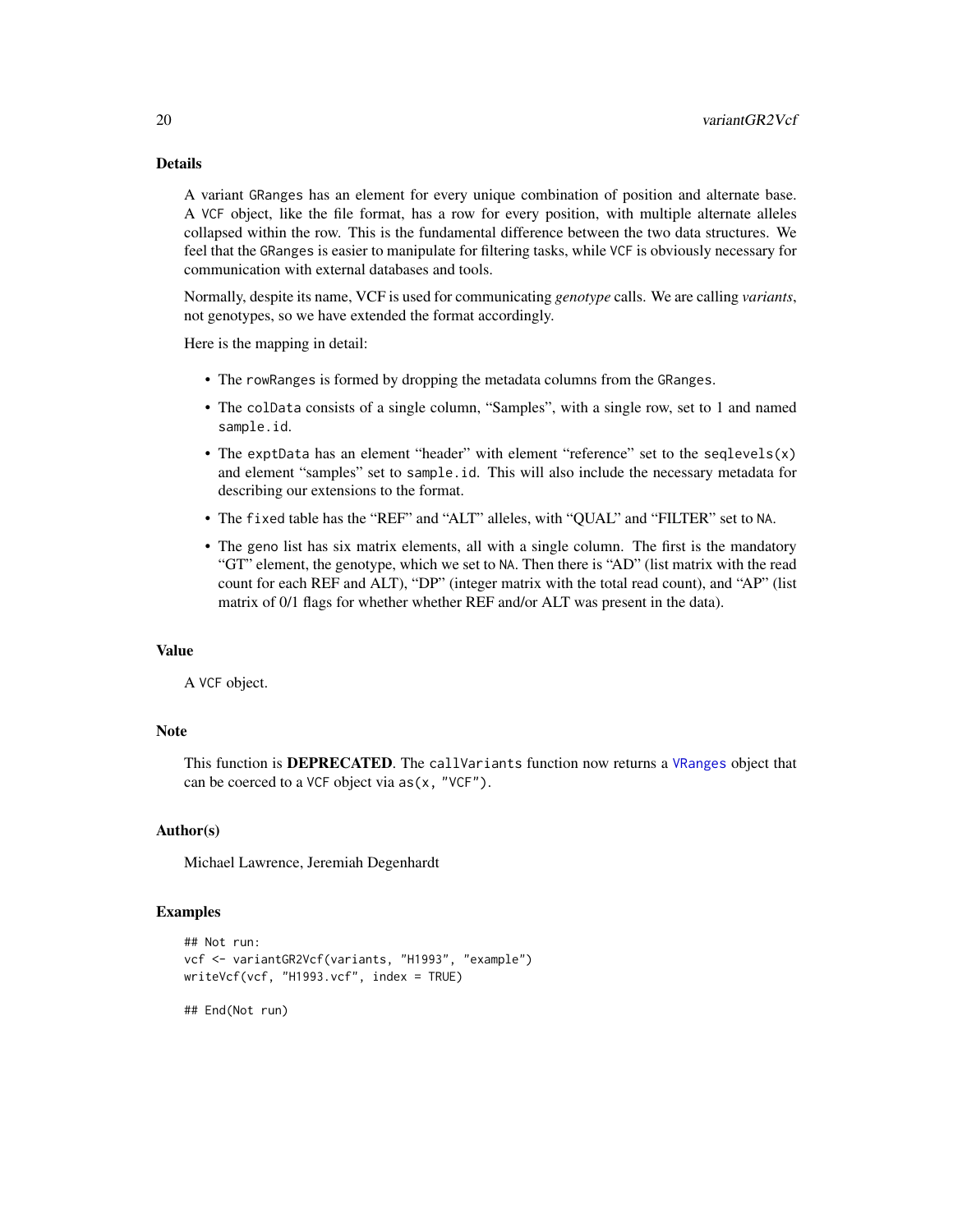<span id="page-20-0"></span>

#### Description

Precomputed data for use in the vignette, mostly for the sake of Windows, where gmapR and its tallying functionality are unsupported.

#### Usage

data(vignette)

### Format

The following objects are included:

tallies\_H1993, tallies\_H2073 Tallies for the two samples.

coverage\_H1993, coverage\_H2073 Coverage for the two samples.

p53 A GRanges of the p53 exons

genome\_p53 DNAStringSet with the genome sequence of the p53 region

#### Details

The following demonstrates how we created these objects:

```
bams <- LungCancerLines::LungCancerBamFiles()
tally.param <- TallyVariantsParam(gmapR::TP53Genome(),
                                  high_base_quality = 23L,
 which = range(p53) + 5e4,
                                  indels = TRUE, read_length = 75L)
tallies_H1993 <- tallyVariants(bams$H1993, tally.param)
tallies_H2073 <- tallyVariants(bams$H2073, tally.param)
coverage_H1993 <- coverage(bams$H1993)
coverage_H2073 <- coverage(bams$H2073)
genome_p53 <- DNAStringSet(getSeq(gmapR::TP53Genome()))
p53 <- gmapR:::exonsOnTP53Genome("TP53")
```
#### Source

Computed from the data in the LungCancerLines package.

#### Examples

data(vignette)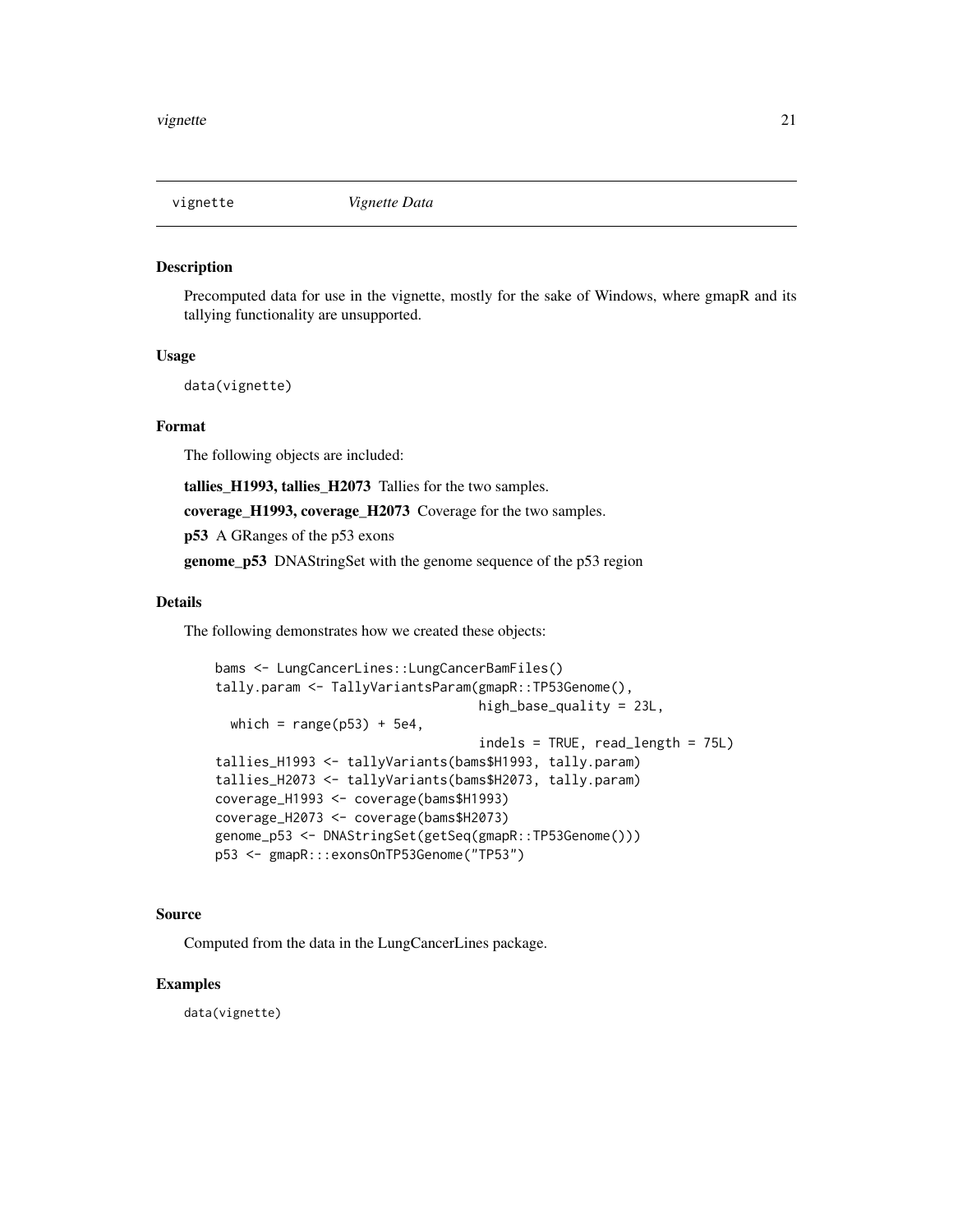# <span id="page-21-0"></span>**Index**

∗ datasets vignette, [21](#page-20-0) %variant\_in% *(*matchVariants*)*, [13](#page-12-0) %variant\_in%,GenomicRanges,GenomicRanges-method *(*matchVariants*)*, [13](#page-12-0) annotateWithControlDepth, [2](#page-1-0) applyPileups, *[14](#page-13-0)* ApplyPileupsParam, *[14](#page-13-0)* bam\_tally, *[8](#page-7-0)*, *[14](#page-13-0)* BamTallyParam, *[18](#page-17-0)* BiocParallelParam, *[19](#page-18-0)* calculateConcordanceMatrix *(*concordance*)*, [10](#page-9-0) calculateVariantConcordance *(*concordance*)*, [10](#page-9-0) callGenotypes, [3](#page-2-0) callGenotypes,TabixFile-method *(*callGenotypes*)*, [3](#page-2-0) callGenotypes,VRanges-method *(*callGenotypes*)*, [3](#page-2-0) CallGenotypesParam, *[3](#page-2-0)* CallGenotypesParam *(*callGenotypes*)*, [3](#page-2-0) callSampleSpecificVariants, *[2](#page-1-0)*, [5](#page-4-0) callSampleSpecificVariants,BamFile,BamFile-method minCallableCoverage *(*callWildtype*)*, [9](#page-8-0) *(*callSampleSpecificVariants*)*, [5](#page-4-0) callSampleSpecificVariants,character,character-method *(*FilterConstructors*)*, [12](#page-11-0) *(*callSampleSpecificVariants*)*, [5](#page-4-0) callSampleSpecificVariants,GenomicRanges,Geno**picRanges**-method *(*callSampleSpecificVariants*)*, [5](#page-4-0) callSampleSpecificVariants, VRanges, VRanges-me<sub>p</sub>hod<sub>FilterVariants, [15](#page-14-0)</sub> *(*callSampleSpecificVariants*)*, [5](#page-4-0) callVariantConcordance *(*concordance*)*, [10](#page-9-0) callVariants, *[3](#page-2-0)*, *[6](#page-5-0)*, [7,](#page-6-0) *[15](#page-14-0)*, *[18](#page-17-0)* callVariants,BamFile-method *(*callVariants*)*, [7](#page-6-0) callVariants,character-method *(*callVariants*)*, [7](#page-6-0) callVariants,GenomicRanges-method *(*callVariants*)*, [7](#page-6-0) callVariants,VRanges-method *(*callVariants*)*, [7](#page-6-0) callWildtype, [9](#page-8-0) concordance, [10](#page-9-0) coverage, *[11](#page-10-0)* coverage\_H1993 *(*vignette*)*, [21](#page-20-0) coverage\_H2073 *(*vignette*)*, [21](#page-20-0) DepthFETFilter *(*FilterConstructors*)*, [12](#page-11-0) equisplit, *[17](#page-16-0)* extractCoverageForPositions, [11](#page-10-0) FilterConstructors, [12](#page-11-0) FilterRules, *[8](#page-7-0)*, *[15](#page-14-0)*, *[17](#page-16-0)* genome\_p53 *(*vignette*)*, [21](#page-20-0) getSeq, *[14](#page-13-0)* GmapGenome, *[18](#page-17-0)* gsnap, *[18](#page-17-0)* matchVariants, [13](#page-12-0) MaxControlFreqFilter *(*FilterConstructors*)*, [12](#page-11-0) MinTotalDepthFilter p53 *(*vignette*)*, [21](#page-20-0) pileupVariants, [14](#page-13-0) qaVariants, [16,](#page-15-0) *[18](#page-17-0)* SampleSpecificVariantFilters *(*callSampleSpecificVariants*)*, [5](#page-4-0) SetdiffVariantsFilter *(*FilterConstructors*)*, [12](#page-11-0)